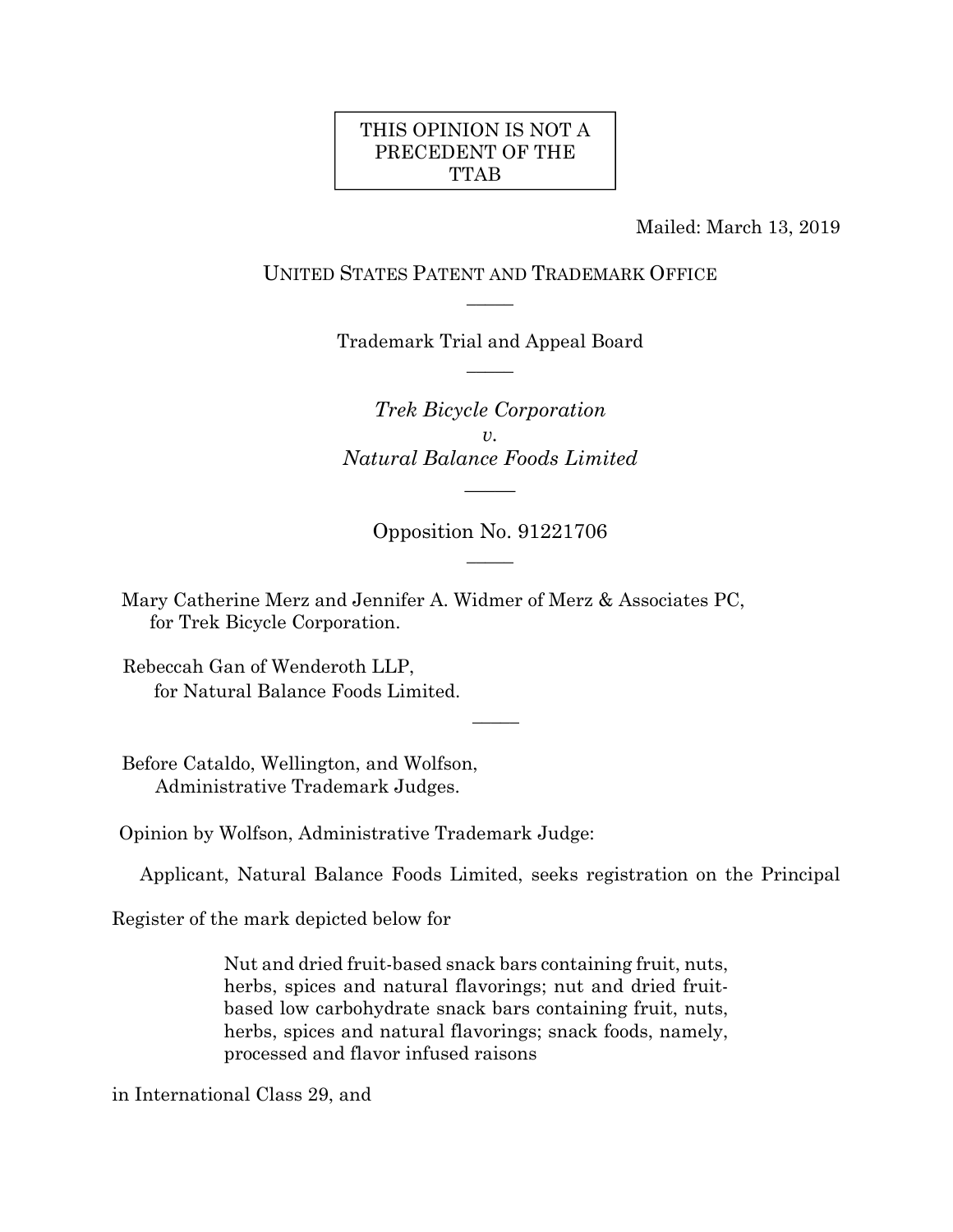Grain-based snack bars containing dried fruit, natural flavorings and nuts; cereal products, namely, snack bars; low carbohydrate grain-based snack bars containing dried fruit, natural flavorings and nuts

in International Class 30.1



Trek Bicycle Corporation ("Opposer") has opposed registration of Applicant's mark on the basis of alleged likelihood of confusion under Section 2(d) of the Trademark Act, 15 U.S.C. § 1052(d).<sup>2</sup> Opposer pleaded prior use and ownership of 32 registrations for TREK and "TREK-type marks" in connection with, inter alia, "bicycles, bicycle frames, and bicycle parts and accessories."3 We focus on the following marks, because they are most closely related to Applicant's mark:

<sup>1</sup> Application Serial No. 79151576, filed January 9, 2014, based on Applicant's request for extension of protection from International Registration No. 1214866, registered January 9, 2014 under Section 66(a) of the Trademark Act, 15 U.S.C. § 1141(f). The description of the mark reads: "The mark consists of the term 'TREK' with the letters 'JC's' written vertically to the bottom left of the letter 'T' in the term, with a horizontal band directly below the term; to the left of the term is a hiker wearing a cap and backpack with a mountain landscape in the background; the entire mark is surrounded by a rectangular board with vertical bands on the right and left side of the boarder." Color is not claimed as a feature of the mark.

<sup>2 1</sup> TTABVUE 20. Citations to material or testimony in the record that has not been designated confidential include the TTABVUE docket entry number and the TTABVUE page number. *See Turdin v. Trilobite, Ltd.*, 109 USPQ2d 1473, 1476 n.6 (TTAB 2014). For material or testimony that has been designated confidential, the TTABVUE docket entry number wherein such material or testimony has been designated confidential is listed as the citation.

<sup>3 1</sup> TTABVUE 16.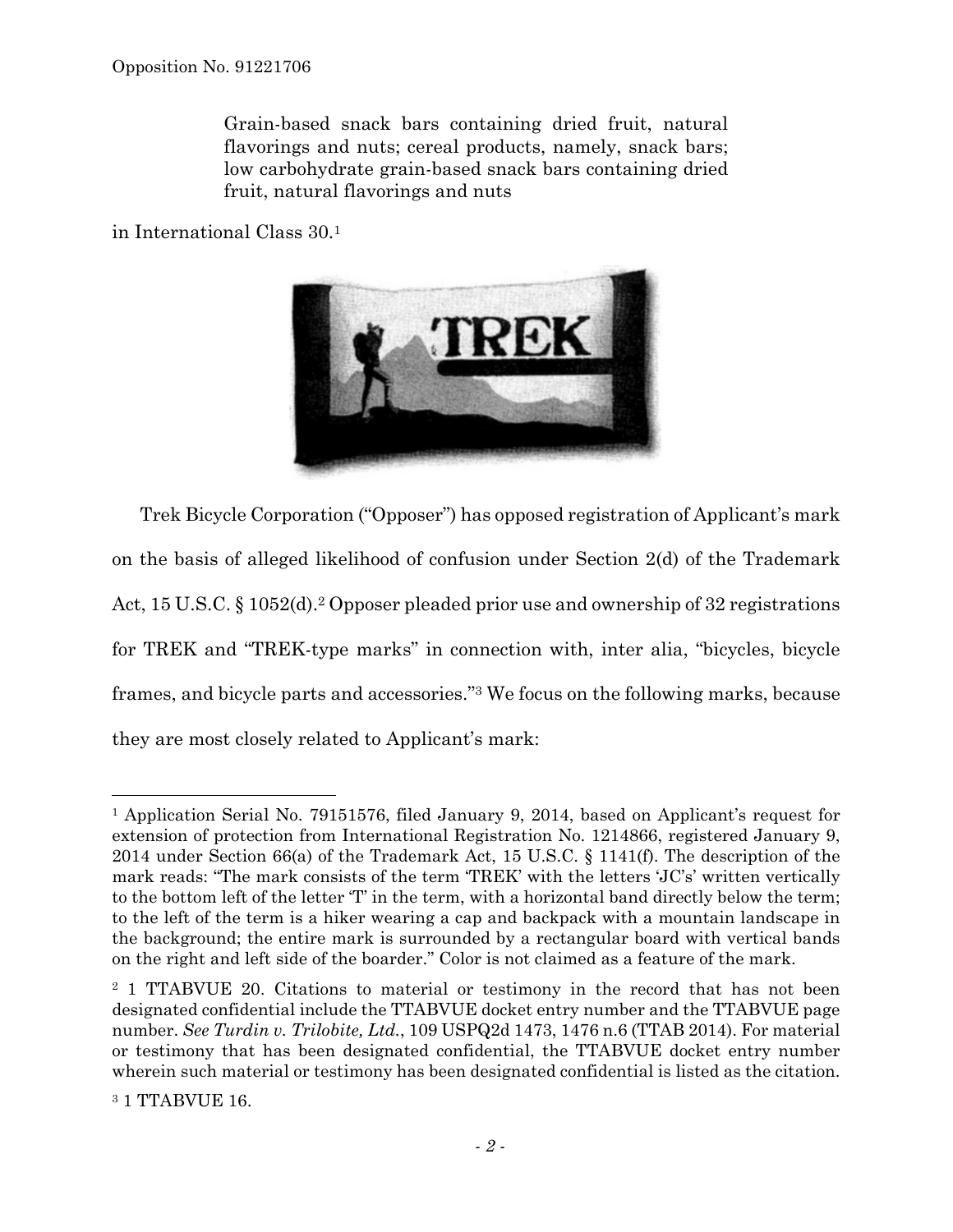Registration No. 1168276 for TREK for "bicycles and bicycle frames";

Registration No. 3397739 for TREK BICYCLE STORE ("Bicycle Store" disclaimed) for "retail stores featuring bicycles";

Registration No. 3516346 for TREK for "online retail and wholesale store services featuring a wide range of consumer products except footwear all provided via the Internet";

Registration No. 3576106 for TREK STOP for "retail vending services in the field of automated vending machines that dispenses bicycle parts, bicycle accessories, energy bars, beverages and gels"; and

Registration No. 3709688 for TREK for "powders used in the preparation of sports drinks and energy drinks."

If likelihood of confusion is found as to the marks and goods/services in these registrations, it is unnecessary to consider Opposer's other pleaded registrations and common law marks. Conversely, if likelihood of confusion is not found as to the marks and goods/services in these registrations, we would not find likelihood of confusion as to the marks and goods or services in the other pleaded registrations or Opposer's asserted common law marks. *See, e.g.*, *Fiserv, Inc. v. Elec. Transaction Sys. Corp.,* 113 USPQ2d 1913, 1917 (TTAB 2015); *In re Max Capital Grp. Ltd.*, 93 USPQ2d 1243, 1245 (TTAB 2010).

Applicant denied the salient allegations in Opposer's pleading and asserted several affirmative defenses that it did not pursue at trial;4 accordingly they are considered waived. *See Joel Gott Wines LLC v. Rehoboth Von Gott Inc.,* 107 USPQ2d

<sup>4 5</sup> TTABVUE 5.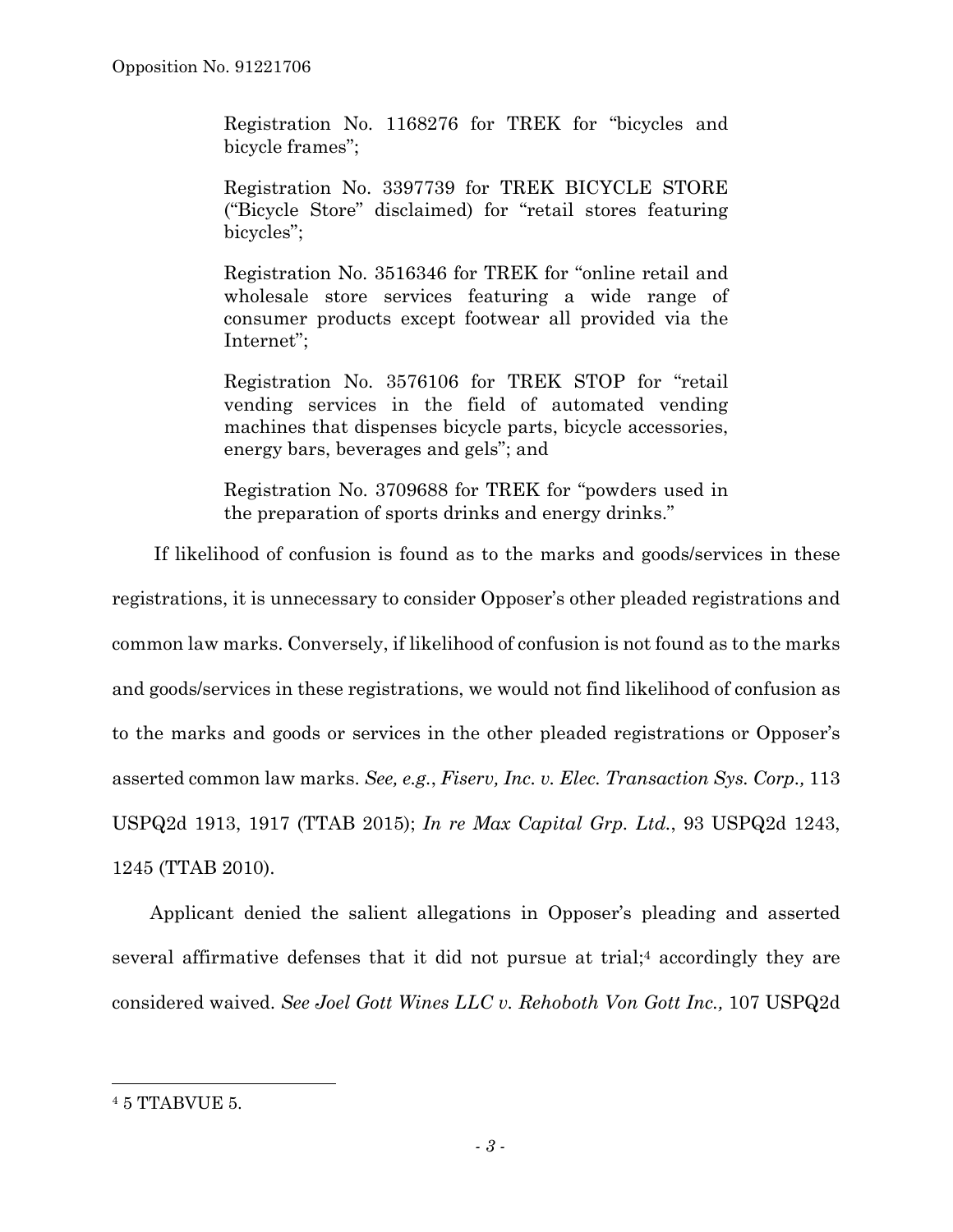1424, 1426 n.3 (TTAB 2013); *Miller v. Miller*, 105 USPQ2d 1615, 1616 n.3 (TTAB 2013). Applicant also asserted as an "affirmative defense" that the notice of opposition fails to state a claim upon which relief can be granted; because Applicant did not file a motion to dismiss the opposition on the basis of Fed. R. Civ. P. 12(b)(6), we treat the "defense" as having been waived. *See Motion Picture Ass'n of Am. v. Respect Sportswear Inc*. 83 USPQ2d 1555, 1557 n.5 (TTAB 2007).

# **I. THE RECORD**

The record includes the pleadings, and, by operation of Trademark Rule 2.122(b),

37 C.F.R. § 2.122(b), the file of the subject application. The record also includes:

## **A. Opposer's Testimony and Evidence**

- 1. The testimony deposition of Opposer's head of global marketing, Dean Gore, with Exhibits 1-43 ("Gore testimony").<sup>5</sup>
- 2. The testimony deposition of Opposer's chief financial officer, Chad Brown, with Exhibits 44-54 ("Brown testimony").<sup>6</sup>

3. Notices of Reliance on:

- a. Printouts from the USPTO's Trademark Electronic Search System (TESS) database of Opposer's pleaded registrations (Exhibits A-FF);7
- b. Excerpts from publically available magazines and Internet websites purporting to show how Opposer's TREK mark is used (Exhibits A- $GG$ ;<sup>8</sup>
- c. Three nonprecedential TTAB decisions involving Opposer (Exhibits  $A-C$ );<sup>9</sup>

<sup>5 48</sup> TTABVUE (public version); 49 TTABVUE (confidential version).

<sup>6 50</sup> TTABVUE (public version); 51 TTABVUE (confidential version).

<sup>7 36</sup> TTABVUE, First Notice of Reliance.

<sup>8 37</sup> TTABVUE, Second Notice of Reliance.

<sup>9 38</sup> TTABVUE, Third Notice of Reliance. In its brief, Opposer requested judicial notice be taken of a fourth decision, issued in *Trek Bicycle Corp. v. Celestron Acquisition LLC,*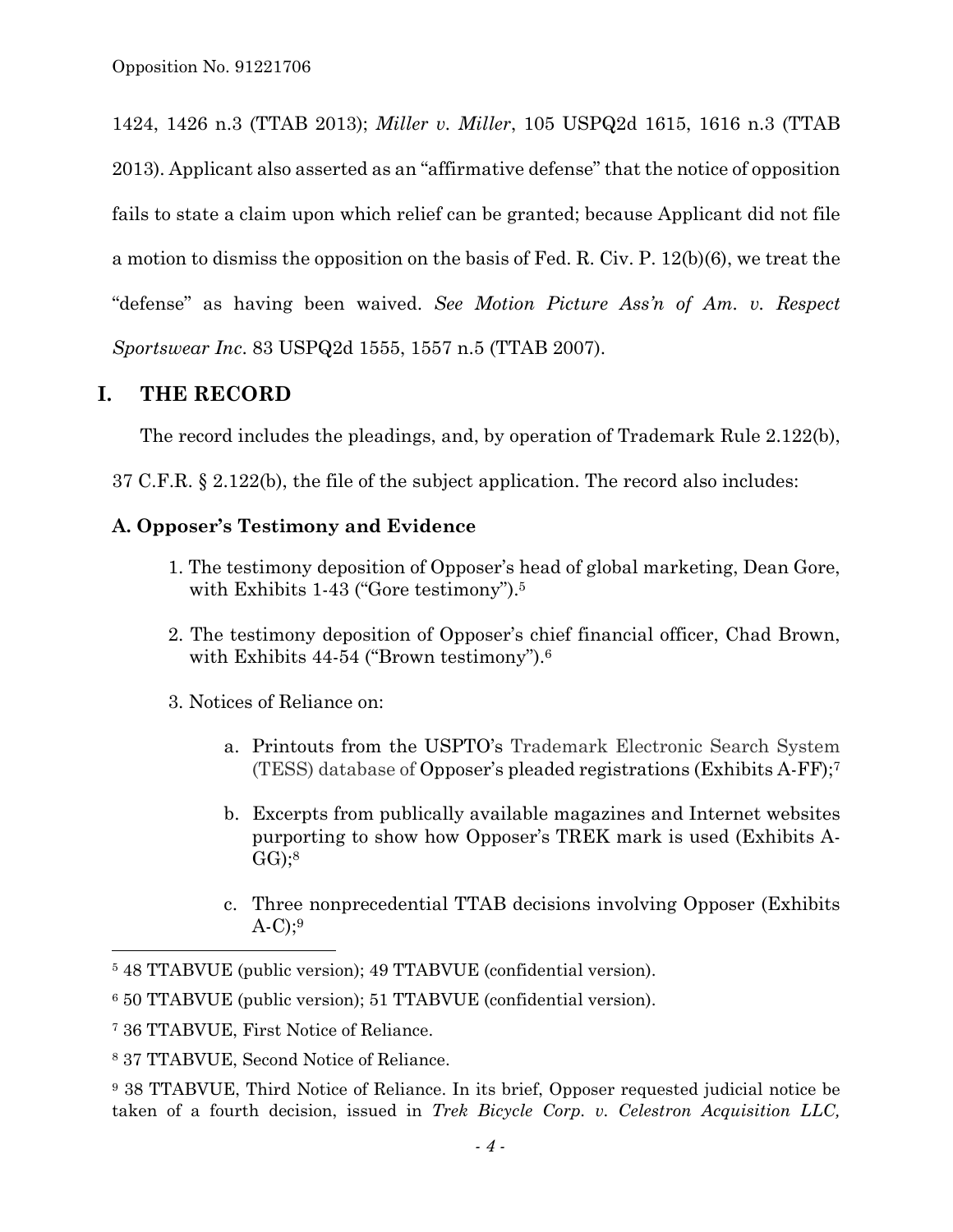- d. Applicant's Responses to Opposer's First Set of Requests for Admission Nos. 1, 2, 4, and 9-11 and related Exhibits A-C;<sup>10</sup>
- e. Applicant's Responses to Opposer's First Set of Interrogatories Nos. 8 and 9;<sup>11</sup>
- f. Screenshots from Applicant's Facebook page accessed on September 13, 2017 (Exhibits A-S);12
- g. Screenshots from www.Amazon.com purporting to show Applicant's products being offered for sale (Exhibits A-P);13
- h. Screenshots from Applicant's Twitter account accessed on September 15, 2017 (Exhibits A-K);14
- i. Screenshots from Applicant's Instagram account accessed on September 15, 2017 (Exhibits A-G);15

Opposition Nos. 91213696, 91213957 and 91213962. The Board does not take judicial notice of USPTO records, including prior decisions that reside therein. *Cf. N.J. Inst. of Tech. v. Medjet, Inc*., 47 Fed. Appx. 921, 927 (Fed. Cir. 2002) (in a patent case, court declined to take judicial notice of the decisions and orders entered in a prior state court action); *Beech Aircraft Corp. v. Lightning Aircraft Co*., 1 USPQ2d 1290, 1293 (TTAB 1986) (Board refused to take judicial notice of petitioner's pleaded, and rejected, application for purposes of establishing petitioner's standing); *Wright Line Inc. v. Data Safe Services Corp.*, 229 USPQ 769, 770 n.5 (TTAB 1985) ("Board does not take judicial notice either of applications (or registrations) which reside in the Office, or of papers which may appear therein"). As to the three decisions that are of record, they are not binding on the Board, but have been considered for whatever persuasive value they may hold. *In re Constr. Research & Tech. GmbH*, 122 USPQ2d 1583, 1585 n.6 (TTAB 2017) ("Board decisions which are not designated as precedent are not binding on the Board, but may be cited and considered for whatever persuasive value they may hold."); *In re the Procter & Gamble Company*, 105 USPQ2d 1119, 1120-21 (TTAB 2012).

<sup>10 39</sup> TTABVUE, Fourth Notice of Reliance.

<sup>11 40</sup> TTABVUE, Fifth Notice of Reliance.

<sup>12 41</sup> TTABVUE, Sixth Notice of Reliance.

<sup>13 42</sup> TTABVUE, Seventh Notice of Reliance.

<sup>14 43</sup> TTABVUE, Eighth Notice of Reliance. (44 TTABVUE is a duplicate copy). The Notice of Reliance indicates that the screenshots are from "Applicant's Facebook page," but the web address is that of a Twitter account, https://twitter.com/eattrek?lang=en.

<sup>15 45</sup> TTABVUE, Ninth Notice of Reliance. Opposer again mislabels the materials as being from "Applicant's Facebook page," but the web address accessed is an Instagram account, https://www.instagram.com/eattrek/.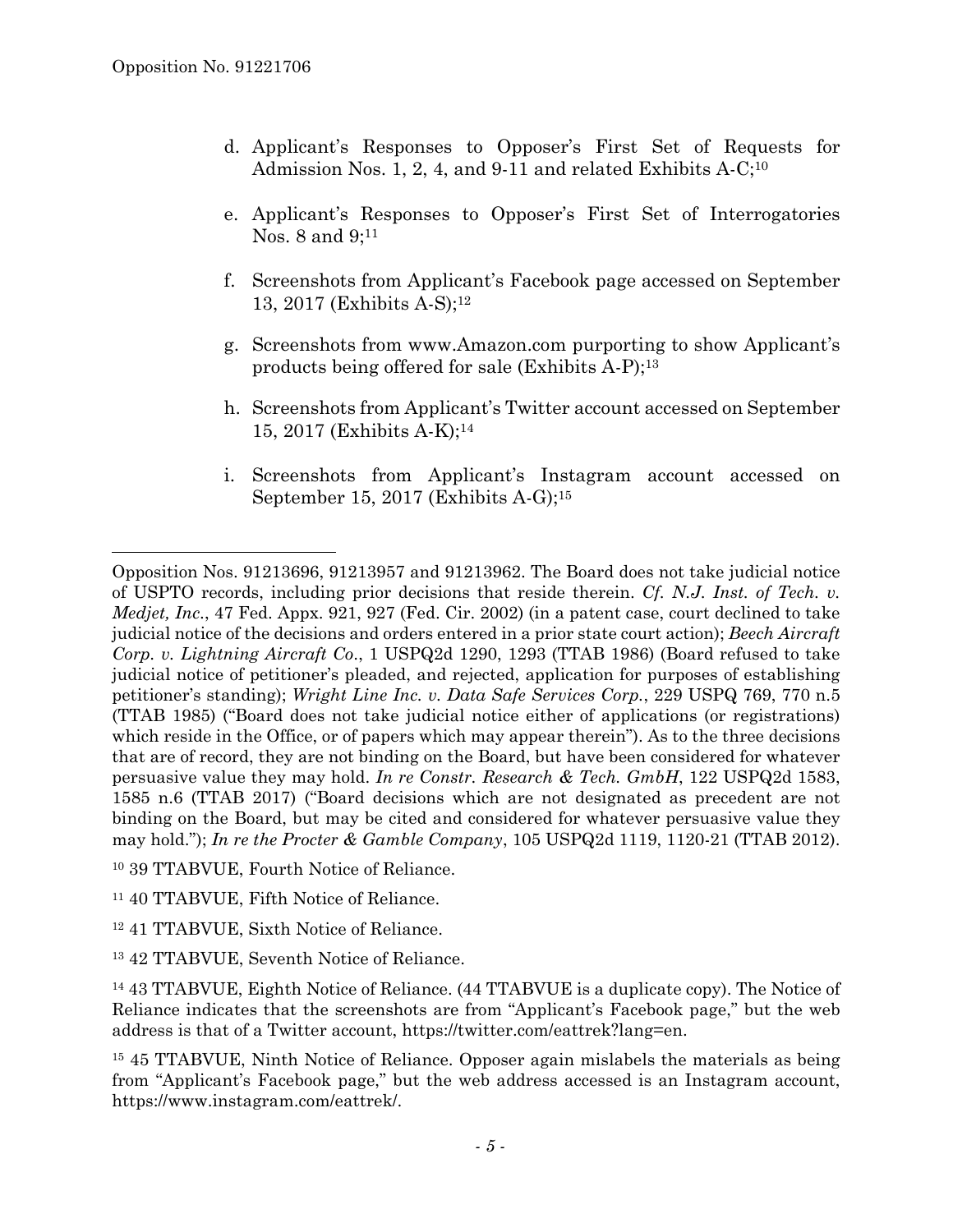- j. Screenshots from third-party websites purporting to show channels of trade and customers for energy bars (Exhibits A-I);16
- k. Screenshots from third-party screenshots to show that energy bars are sold at bicycle shops (Exhibits A-O).17
- 4. Rebuttal Notices of Reliance on:
	- a. Online dictionary definitions of "trail mix";**18** and
	- b. Screenshots from third-party websites containing information about the companies identified in Applicant's Notice of Reliance, Exhibits E-W.19

## **B. Applicant's Evidence**

Applicant submitted a Notice of Reliance on

1. Opposer's Responses to Applicant's First Set of Interrogatories (Exhibit  $C$ ;<sup>20</sup> and

2. Screenshots from third-party websites to show use of "trek" in connection with snack bars and general use of the terms "trek mix" and "trail mix" (Exhibits F-W).21

# **II. STANDING AND PRIORITY**

Because Opposer has properly made its pleaded registrations of record, showing

that Opposer is the owner and that the registrations are valid, Opposer has

established its standing. *Empresa Cubana Del Tabaco v. Gen. Cigar Co*., 753 F.3d

1270, 111 USPQ2d 1058 (Fed. Cir. 2014); *see also Cunningham v. Laser Golf Corp.,* 

l

<sup>16 46</sup> TTABVUE, Tenth Notice of Reliance.

<sup>17 47</sup> TTABVUE, Eleventh Notice of Reliance.

<sup>18 57</sup> TTABVUE.

<sup>19 58</sup> TTABVUE.

<sup>20 52</sup> TTABVUE. Exhibits A, B and D were stricken by Board order on February 1, 2018. 56 TTABVUE.

<sup>21 52</sup> TTABVUE, Exhibits F-W.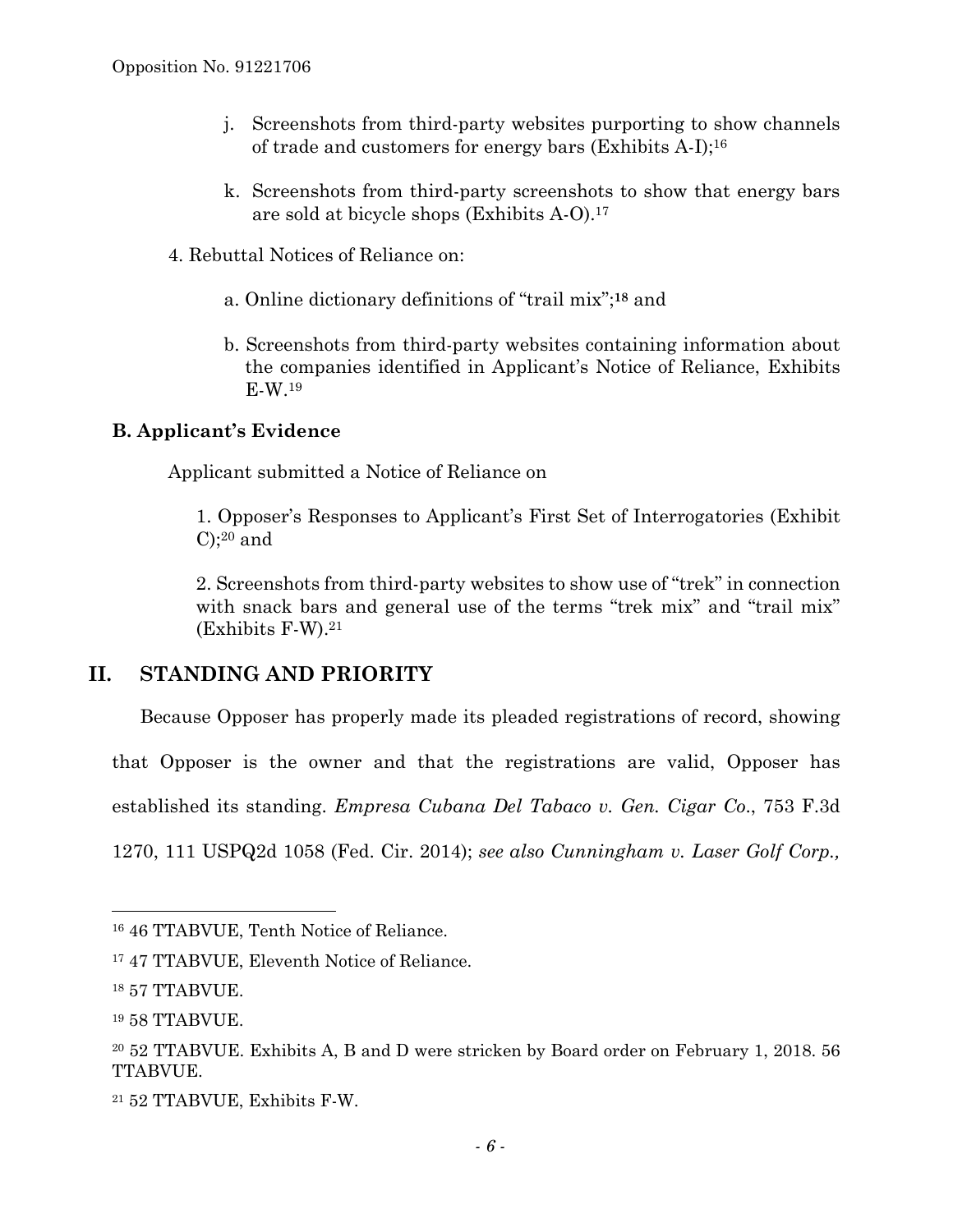222 F.3d 943, 55 USPQ2d 1842, 1844 (Fed. Cir. 2000); *Lipton Industries, Inc. v. Ralston Purina Co.,* 670 F.2d 1024, 213 USPQ 185, 189 (CCPA 1982). For the same reasons, Section 2(d) priority is not at issue in this case as to the marks and the goods and services covered by the registrations. *King Candy Co. v. Eunice King's Kitchen, Inc.,* 496 F.2d 1400, 182 USPQ 108, 110 (CCPA 1974).

### **III. LIKELIHOOD OF CONFUSION**

Our determination of the issue of likelihood of confusion is based on an analysis of all of the facts in evidence that are relevant to the factors bearing on the likelihood of confusion issue. *In re E. I. du Pont de Nemours & Co.*, 476 F.2d 1357, 177 USPQ 563 (CCPA 1973). In any likelihood of confusion analysis, two key considerations are the similarities between the marks and the relatedness of the goods or services. *See Federated Foods, Inc. v. Fort Howard Paper Co.*, 544 F.2d 1098, 192 USPQ 24 (CCPA 1976). We consider these factors and the other likelihood of confusion factors for which the parties introduced evidence or arguments, and treat the remaining factors as neutral.

### **A. Strength of Opposer's Mark**

We begin our likelihood of confusion analysis with the strength of Opposer's mark and the scope of protection to which it is entitled. In determining strength of a mark, "we consider both inherent strength, based on the nature of the mark itself, and commercial strength or recognition." *Bell's Brewery, Inc. v. Innovation Brewing*, 125 USPQ2d 1340, 1345 (TTAB 2017) (citing *Couch/Braunsdorf Affinity, Inc. v. 12 Interactive, LLC,* 110 USPQ2d 1458, 1476 (TTAB 2014)); *see also In re Chippendales USA Inc.*, 622 F.3d 1346 , 96 USPQ2d 1681, 1686 (Fed. Cir. 2010) ("A mark's strength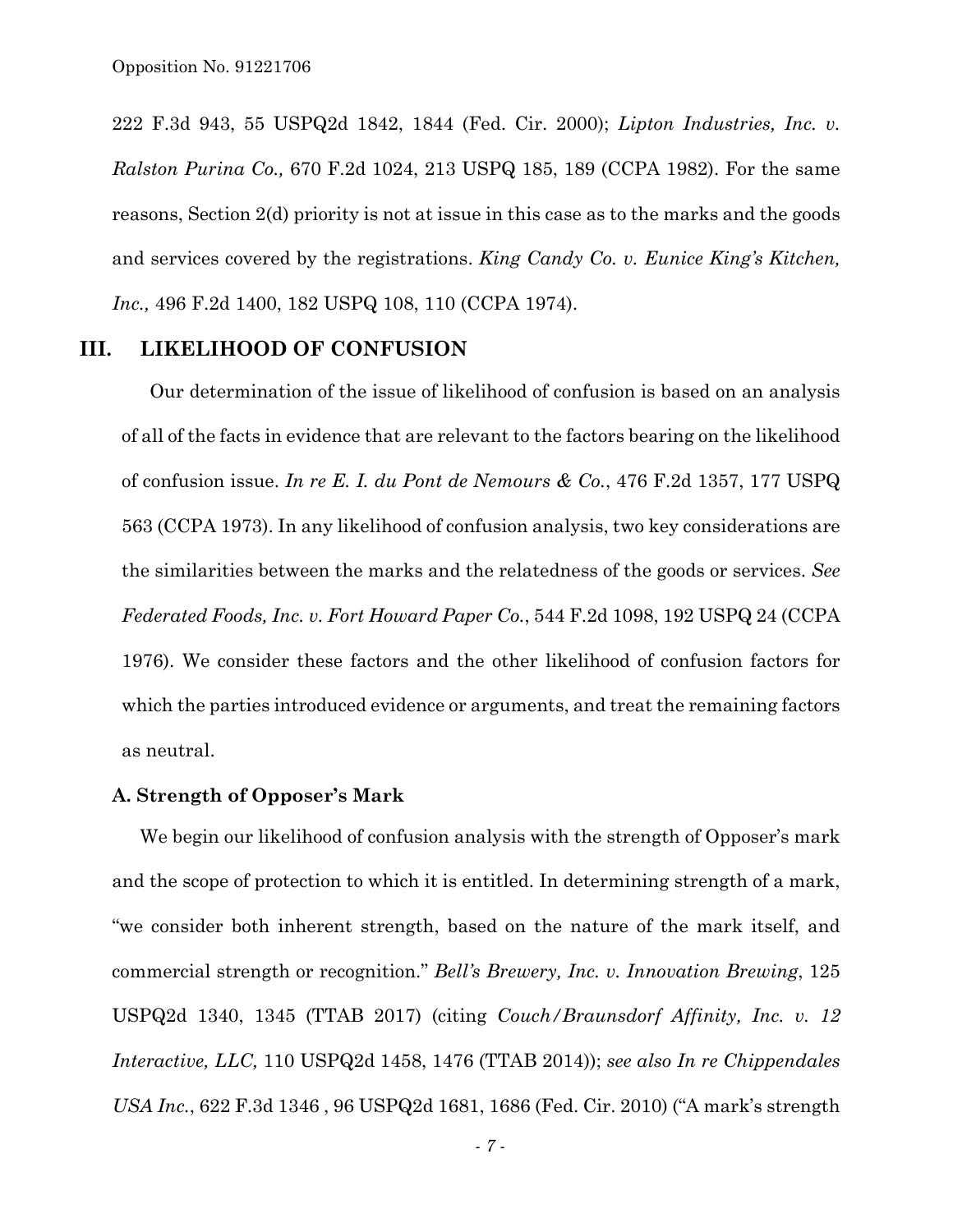is measured both by its conceptual strength (distinctiveness) and its marketplace strength (secondary meaning)."); *Top Tobacco, L.P. v. N. Atlantic Operating Co., Inc.,* 101 USPQ2d 1163, 1171-72 (TTAB 2011); *Tea Board of India v. Republic of Tea Inc*., 80 USPQ2d 1881, 1899 (TTAB 2006). Commercial strength may be measured indirectly, by volume of sales and advertising expenditures and factors such as length of use of the mark, widespread critical assessments, unsolicited mention of the mark in connection with the goods or services, and general reputation of the goods or services. *Bose Corp. v. QSC Audio Prods. Inc.*, 293 F.3d 1367, 63 USPQ2d 1303, 1305 (Fed. Cir. 2002); *Weider Publ'ns, LLC v. D&D Beauty Care Co.*, 109 USPQ2d 1347, 1354 (TTAB 2014).

Opposer contends that its TREK mark has become famous. The fifth *du Pont* factor requires us to consider evidence of the fame of Opposer's mark and to give great weight to such evidence if it exists. *See Bose Corp. v. QSC Audio Prods.*, 63 USPQ2d at 1305 (Fed. Cir. 2002); *Recot Inc. v. Becton*, 214 F.3d 1322, 54 F.2d 1894 (Fed. Cir. 2000); and *Kenner Parker Toys, Inc. v. Rose Art Indus., Inc.*, 963 F.2d 350, 22 USPQ2d 1453 (Fed. Cir. 1992).

> Fame of an opposer's mark or marks, if it exists, plays a "dominant role in the process of balancing the *DuPont* factors," *Recot*, 214 F.3d at 1327, 54 USPQ2d at 1456, and "[f]amous marks thus enjoy a wide latitude of legal protection." *Id.* This is true as famous marks are more likely to be remembered and associated in the public mind than a weaker mark, and are thus more attractive as targets for would-be copyists. *Id.* Indeed, "[a] strong mark ... casts a long shadow which competitors must avoid." *Kenner Parker Toys*, 963 F.2d at 353 , 22 USPQ2d at 1456. A famous mark is one "with extensive public recognition and renown." *Id.*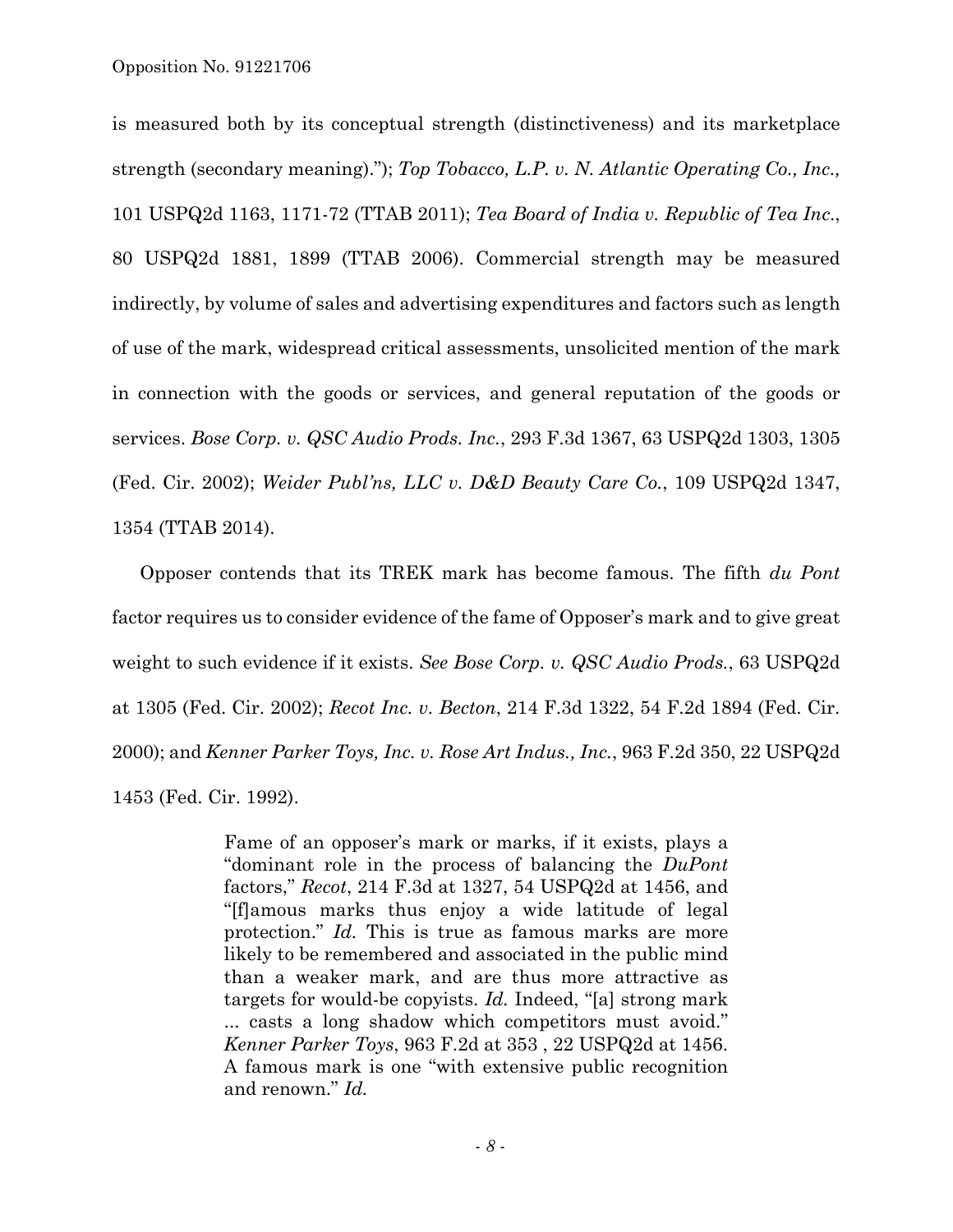*Bose Corp. v. QSC Audio Prods.*, 63 USPQ2d at 1305.

Because of the extreme deference that we accord a famous mark in terms of the wide latitude of legal protection it receives, and the dominant role fame plays in the likelihood of confusion analysis, it is the duty of the party asserting that its mark is famous to clearly prove it. *Harry Winston, Inc. v. Bruce Winston Gem Corp*., 111 USPQ2d 1419, 1437-38 (TTAB 2014); *Leading Jewelers Guild Inc. v. LJOW Holdings LLC*, 82 USPQ2d 1901, 1904 (TTAB 2007). However, the fame of a mark is not "an all-or-nothing measure" when considered in the context of a likelihood of confusion analysis. *Joseph Phelps Vineyards, LLC v. Fairmont Holdings, LLC*, 857 F.3d 1323, 122 USPQ2d 1733, 1734 (Fed. Cir. 2017). Rather, likelihood of confusion fame "varies along a spectrum from very strong to very weak." *Palm Bay Imps.*, 73 USPQ2d at 1694 (quoting *In re Coors Brewing Co.*, 343 F.3d 1340, 68 USPQ2d 1059, 1063 (Fed. Cir. 2003)). The fact that a mark is famous for likelihood of confusion purposes in one field of goods or services does not mean that the fame extends to all other markets. *See, e.g., Inter IKEA Sys. B.V. v. AKEA, LLC*, 110 USPQ2d 1734 (TTAB 2014) (opposer's IKEA mark was famous for purposes of likelihood of confusion for its "retail store services in the field of furniture, housewares, and home furnishings," but not for other goods or restaurant services); *Harley-Davidson Motor Co. v. Pierce Foods Corp.,* 231 USPQ 859 (TTAB 1986) (HARLEY-DAVIDSON and HARLEY deemed famous marks in field of motorcycles and accessories but not necessarily for other collateral goods sold largely through Harley-Davidson's licensees); *see also Tuxedo Monopoly v. Gen. Mills Fun Group,* 209 USPQ 986 (CCPA 1981) (MONOPOLY mark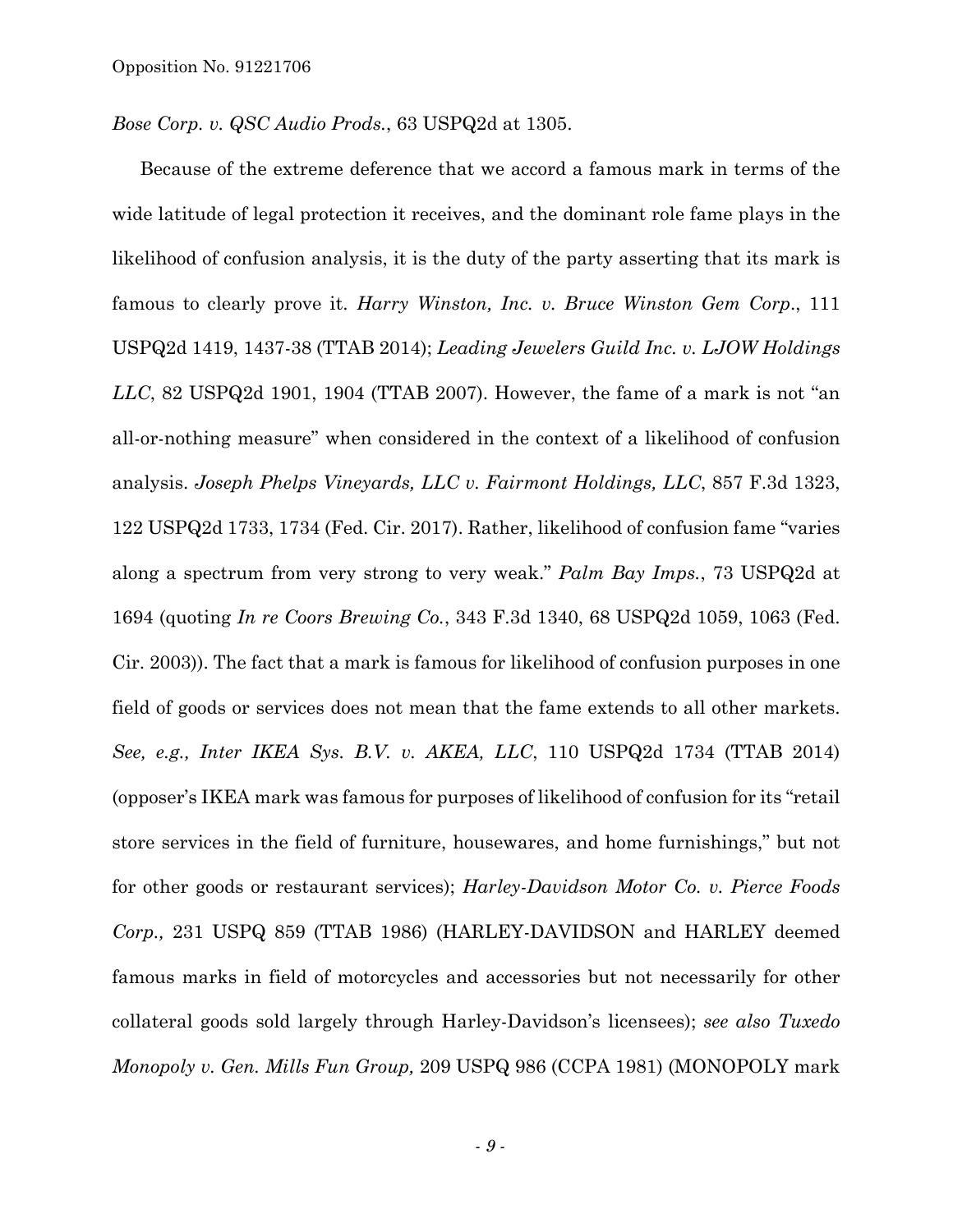is famous but "[w]hen a famous mark, as applied to certain goods or services, is not a coined term but has other common meanings, the strength of that mark is diluted in relation to other goods or services") (citing *Am. Can Co. v. Dixie Wax Paper Co*., 160 USPQ 721 (1969) (fact that "DIXIE" was famous for paper cups did not support cancellation of and opposition to registration of "DIXIE" as part of a composite mark for waxed paper).

On the record before us, we find that Opposer's mark TREK has received significant public exposure in connection with bicycles and bicycle accessories, but it is not famous for food or beverages. Although Opposer has presented very impressive evidence regarding its sales, advertising, and market share for its bicycle and related products, the record is either lacking or ambiguous when it comes to Opposer's promotion of its marks as a retail store selling snack bars or as a source of energy drinks. Regarding the TREK mark, Opposer's global marketing head, Mr. Gore, testified that Opposer sells snack bars and an energy drink mix through two major channels of distribution: "We sell to our retailers and they stock it in their physical brick and mortar bike stores, and then we also do sell direct to consumers through Trek.com in the United States."22 Because none of the snack bars display a TREK mark, Opposer refers to these products as "non-proprietary" or "non-prop."23 There are roughly 2000 dealers of Trek products in the United States, 150 of which are

<sup>22 48</sup> TTABVUE 34.

<sup>23 50</sup> TTABVUE 13, 35.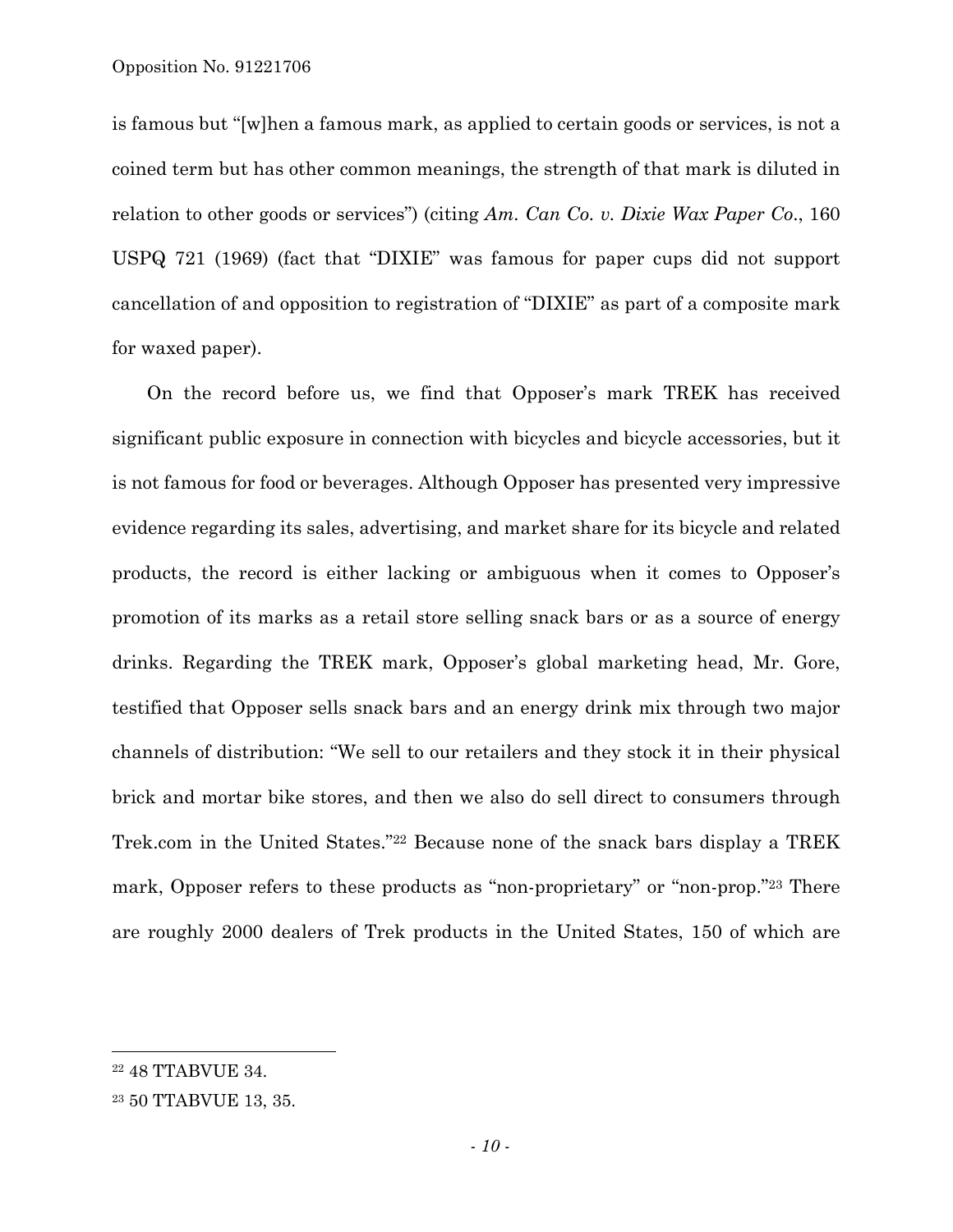owned by Opposer.24 Snack bars purchased from Opposer "are shipped in boxes that have Trek on it to Trek customers, but the individual bar itself would not have the word Trek on it. They're not made by Trek."25 In 2010, Opposer launched the "Trek Super Fuel nutritional supplement," which is a powder to which water is added to make a drink.26 Opposer advertised this product in its non-bike product catalogs to its retailers,27 and invoices from 2011-2013 show retailers purchased the "Trek Super Fuel EX energy drink,"28 but Mr. Gore did not know if the drink mix was currently available.29 Mr. Brown, Opposer's chief financial officer, stated that he thought it was "currently out of stock," and did not know "when we'll have more in inventory."30 Neither of Opposer's witnesses could quantify the amount of sales in units or dollar figures for Opposer's energy drink mix, but Mr. Brown testified under seal to sales of "non-prop food," referring to Exhibit 44 "Sales and Expenditures 2010-2016" (confidential).31 The figures in Exhibit 44 suggest that non-prop food sales do not represent a substantial percentage of Opposer's business. Total marketing expenses

1

<sup>24</sup> *Id.*

<sup>25</sup> Brown test., 50 TTABVUE 13.

<sup>26 48</sup> TTABVUE 38.

<sup>27</sup> *See, e.g.,* 48 TTABVUE 38, Exhibit 23 (confidential).

<sup>28 48</sup> TTABVUE 40, Exhibits 25 and 26; 50 TTABVUE 24.

<sup>29 48</sup> TTABVUE 43.

<sup>30 50</sup> TTABVUE 21. Mr. Gore also offered conflicting testimony regarding whether Opposer, in 2007, licensed its mark for a liquid "Trek Sports Drink." Although he described it as a licensed product, and attached a copy of a photograph of the drinks, 48 TTABVUE 193 (Exhibit 28), he also stated that Opposer does not "sell drinks that are already formulated with liquid in them." 48 TTABVUE 72. When questioned, "you did sell it at one time?" Mr. Gore said "no." *Id.*

<sup>31 50</sup> TTABVUE 10, Exhibit 44 (confidential) Sales and Expenditures 2010-2016.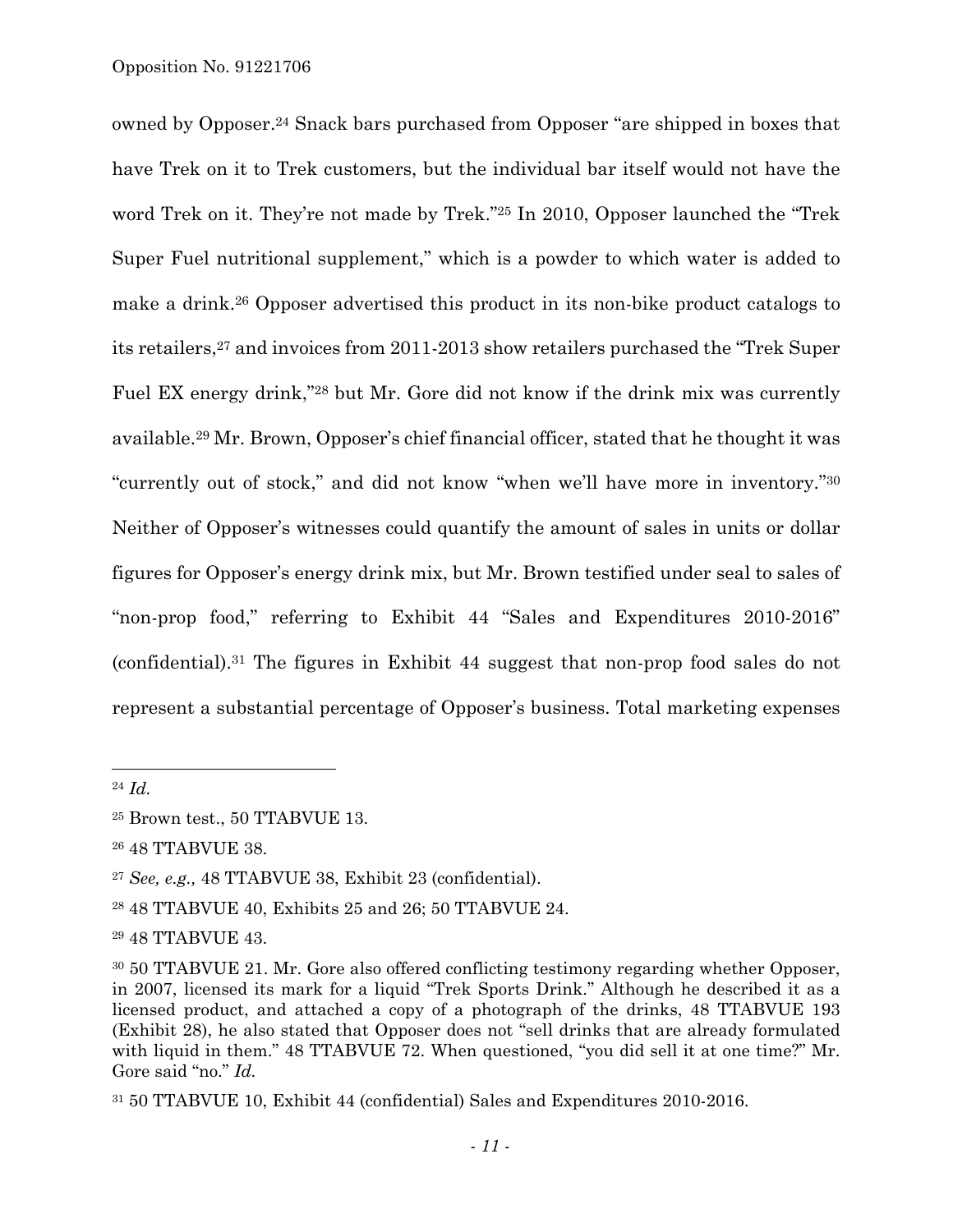were also listed on the exhibit but expenses for non-prop food or the Trek drink mix were not separately delineated. Regarding the TREK STOP mark, Opposer's venture into "retail vending services in the field of automated vending machines that dispenses bicycle parts, bicycle accessories, energy bars, beverages and gels" appears to have occurred around 2010, when Opposer introduced a TREK STOP vending machine that was installed at a local bike shop.32 Nutritional products were available at the vending machine, but only one such machine was ever installed, and Mr. Gore did not know if it is still active.<sup>33</sup> This evidence fails to show that Opposer's registered TREK and TREK STOP marks are commercially strong for snack bars or energy drinks.

Concerning conceptual strength of the marks, Applicant argues that TREK is weak, being a term used in the snack food industry in combination with the term "mix," for a type of snack food that consists of a combination of nuts, fruits, seeds, chocolate chips and the like, known as "TREK MIX." In support of its argument, Applicant submitted copies of screenshots from several online vendors selling "trek mix" and one from a website offering a recipe for "Trek Mix Bars." For example:

 1. The website dontfearthevegan.com offers a recipe for making Trek Mix Bars, and the author of the recipe uses the term "trek mix" to describe the mix of ingredients: "The initial recipe used [a] variety of nuts which I replaced with our

l

<sup>32 48</sup> TTABVUE 41.

<sup>33 48</sup> TTABVUE 78, Exhibit 27. The photograph of the vending machine does not show what is offered inside, as the picture is taken from the side of the machine.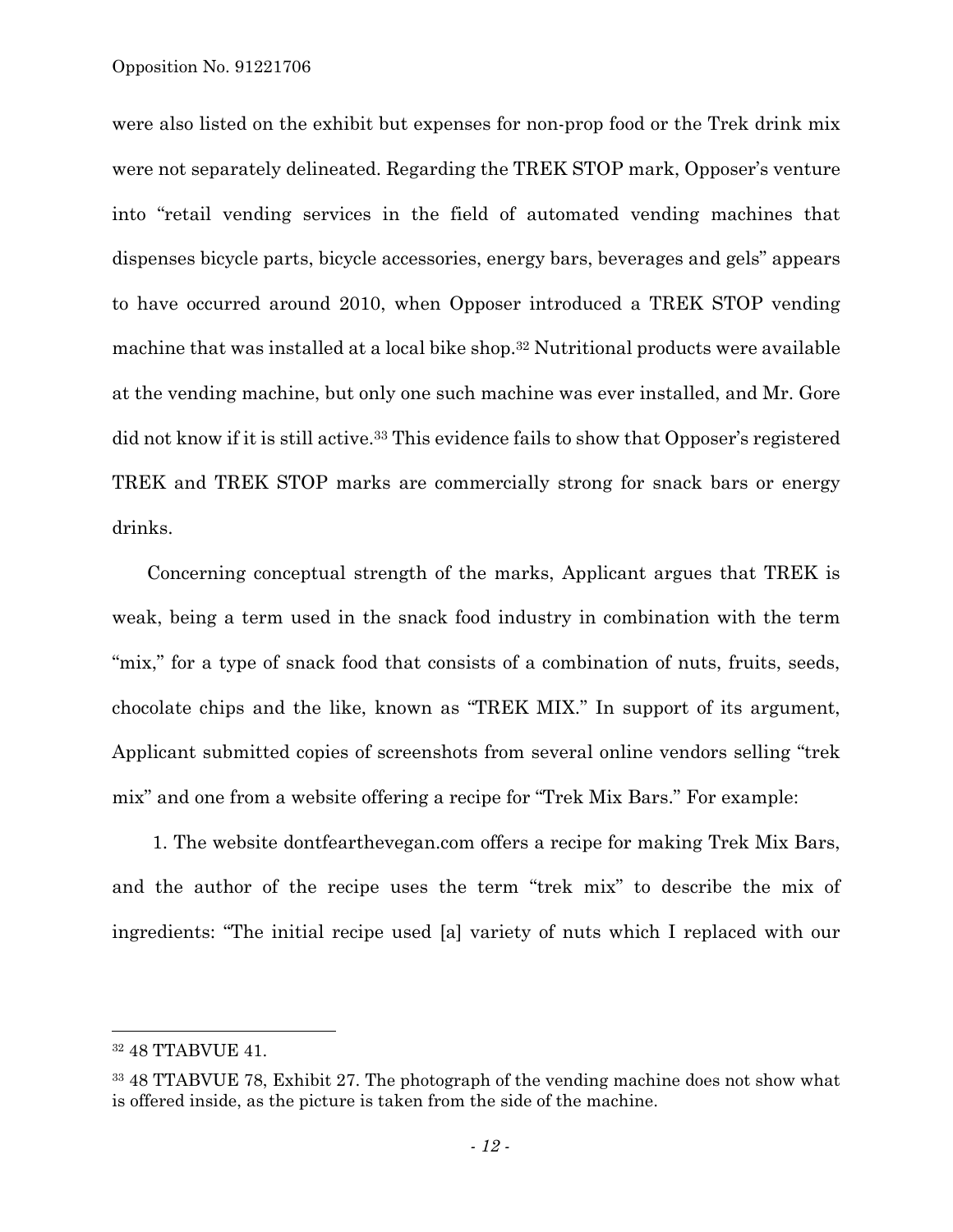favorite trek mix which contains almonds, pistachios, cashews, dried cherries and chocolate."34

2. Trader Joe's sells a number of different varieties of "trek mix," such as "Omega Trek Mix Handfuls"35 and "Organic Trek Mix."36



The advertising copy for the Organic Trek Mix reads:

"Organic Simply Cashew, Almond & Cranberry Trek Mix is great for snacking whenever you need a sweet and crunchy fix. Feeling adventurous? Take it on a hike into the wilderness or bike ride through your neighborhood (either of these qualify as treks, in our estimation) for a quick and tasty energy boost."37

<sup>37</sup> *Id.* 

1

<sup>34 52</sup> TTABVUE 119, Exhibit G.

<sup>35</sup> At traderjoes.com 52 TTABVUE 123, Exhibit H.

<sup>36</sup> At traderjoes.com, 52 TTABVUE 129, Exhibit J.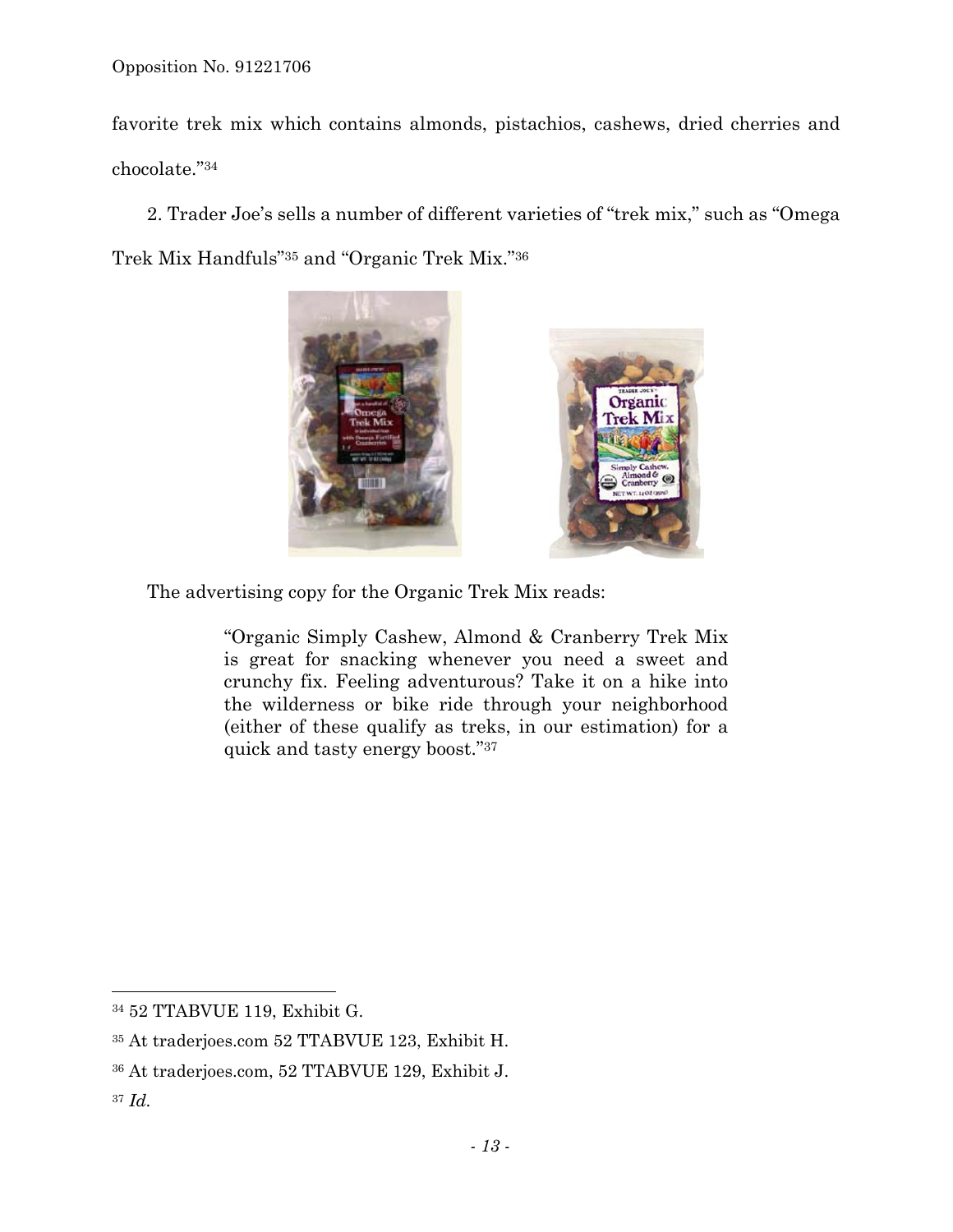1

3. In the online article "One Regular Guy Writing about Food, Exercise and Living Past 100," the writer asks, "What about the New Costco Trek Mix?" and includes a picture of the product:38



The evidence supports Applicant's contention that "trek mix" has a meaning in the snack food industry as denoting a sweet and/or salty high-energy mixture of seeds, nuts, dried fruits, chocolate and the like. We agree that the term "trek" may therefore have some meaning in relation to snack foods that decreases its conceptual strength as a trademark for snack foods. However, the fact that "trek mix" may impart a particular meaning to a snack bar (such as that it is a trail mix or trek mixbased product), this purported meaning does not carry over to TREK bicycles, on-line retail store services, or powders for making energy drinks. Further, as the advertising copy from Trader Joe's alludes in the statement "either of these qualify as treks, in our estimation," the word "trek" has another meaning connected with hiking and outdoor activity, "to make one's way arduously."39 Conceptually, the duality of these

<sup>38</sup> At guysandgoodhealth.com, 52 TTABVUE 176, Exhibit P. We have taken into account the evidence provided by Opposer that suggests Costco is a members-only retailer. 58 TTABVUE 9.

<sup>39</sup> From https://www.merriam-webster.com/dictionary/trek, accessed March 5, 2019. The Board may take judicial notice of dictionary definitions from references that are the electronic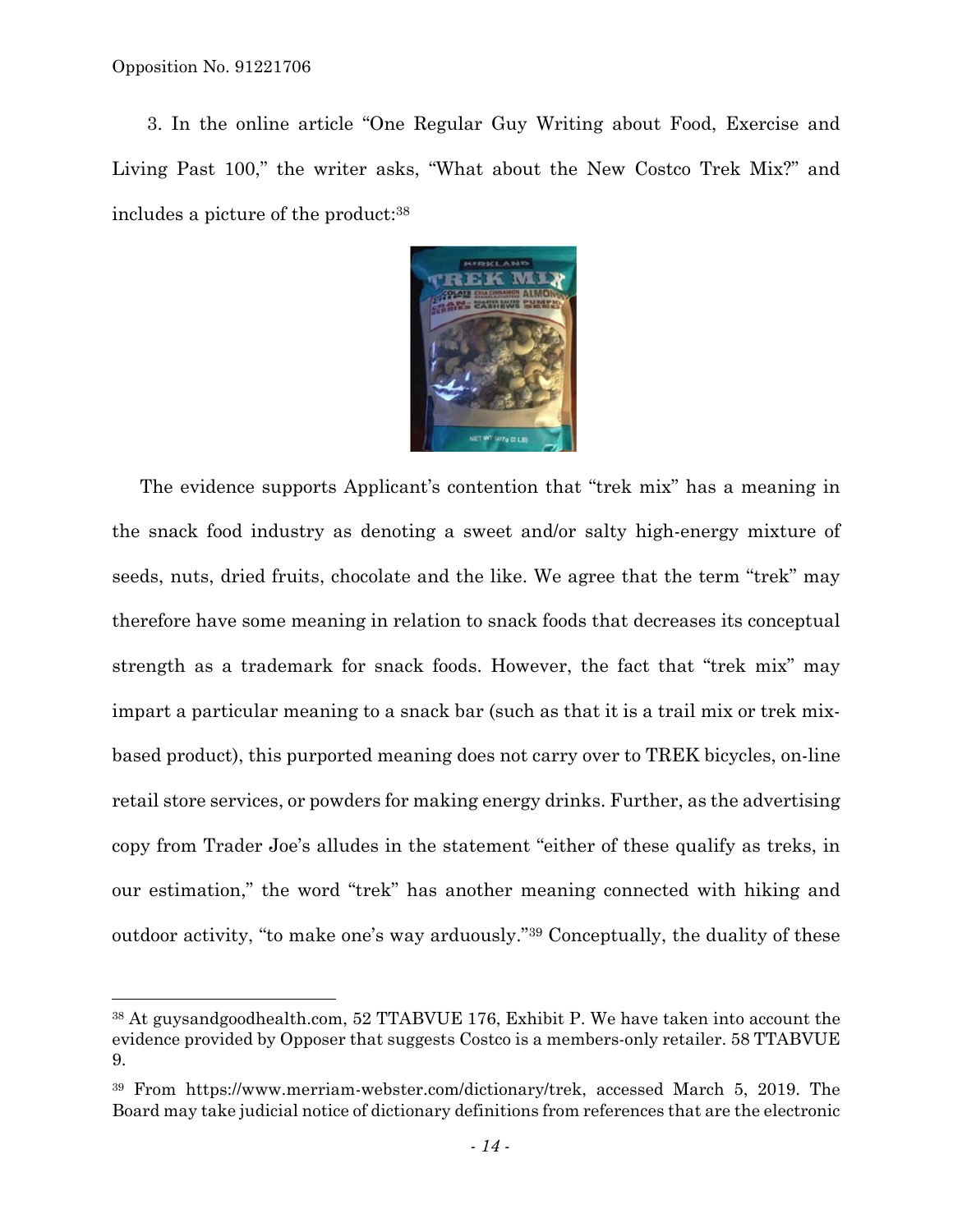l

meanings points to TREK as being suggestive in connection with snack bars, energy drinks, and retail bicycle services.

Considering the record as a whole, although Opposer's TREK mark may be considered famous for bicycles and bicycle accessories, there is insufficient evidence to show that Opposer is generally known to be in the energy food or drink business or that the renown of its TREK brand for bicycles and related goods extends to Opposer as a source of "sports and energy drinks." While it is certainly possible for marks to be strong or famous for more than one type of goods and/or services, this is not the case here. The evidence is insufficient to show Opposer's TREK marks may be considered strong for any goods other than bicycles, bicycle parts, and retail stores featuring bicycles. We disagree with Applicant that Opposer's TREK mark is weak and entitled only to a narrow scope of protection. Conceptually, the mark appears to be suggestive of the goods and the evidence of the commercial strength of the TREK mark with regard to bicycles and related goods and services has not been shown to apply to food or beverage items. We thus accord Opposer's TREK mark the scope of protection to which suggestive marks are entitled, keeping in mind the mark's wider scope of protection in the bicycle industry.

equivalent of a print reference work. *See Univ. of Notre Dame du Lac v. J. C. Gourmet Food Imports Co., Inc.*, 213 USPQ 594 (TTAB 1982), *aff'd*, 703 F.2d 1372, 217 USPQ 505 (Fed. Cir. 1983); *In re Petroglyph Games, Inc*., 91 USPQ2d 1332, 1334 n.1 (TTAB 2009).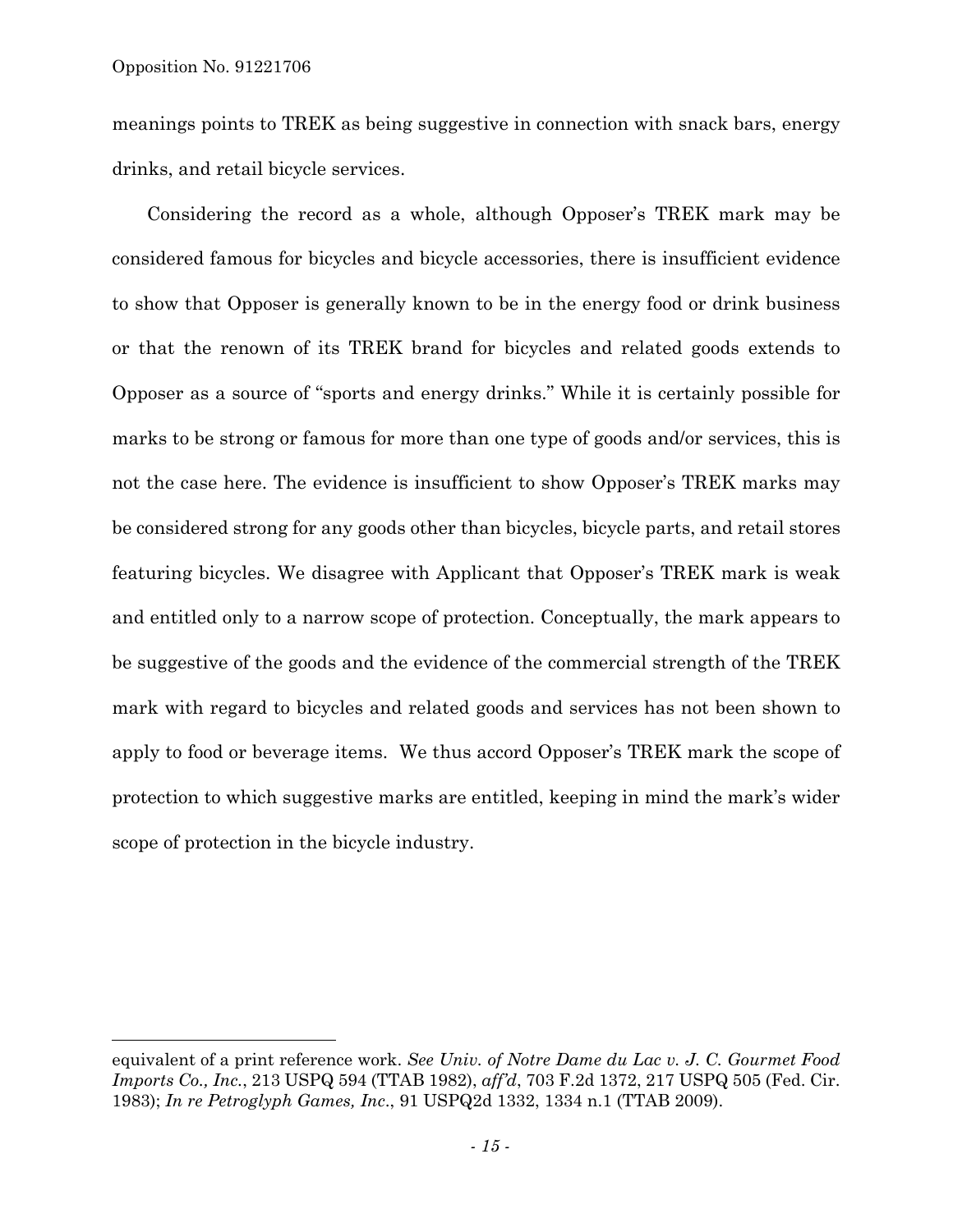### **B. THE MARKS**

We now consider the similarity or dissimilarity of the marks at issue in "their entireties as to appearance, sound, connotation and commercial impression." *Palm Bay Imps. Inc. v. Veuve Clicquot Ponsardin Maison Fondee En 1772,* 396 F.3d 1369, 73 USPQ2d 1689, 1691 (Fed. Cir. 2005) (citing *du Pont*, 177 USPQ at 567). In comparing the marks, we bear in mind that the proper test "is not a side-by-side comparison of the marks, but instead 'whether the marks are sufficiently similar in terms of their commercial impression' such that persons who encounter the marks would be likely to assume a connection between the parties." *Coach Servs., Inc. v. Triumph Learning LLC*, 668 F.3d 1356, 101 USPQ2d 1713, 1721 (Fed. Cir. 2012). Nonetheless, "there is nothing improper in stating that, for rational reasons, more or less weight has been given to a particular feature of a mark, provided the ultimate conclusion rests on consideration of the marks in their entireties." *In re Nat'l Data Corp.*, 753 F.2d 1056, 224 USPQ 749, 751 (Fed. Cir. 1985).



Applicant has applied to register the mark for snack foods.

Opposer owns registrations for TREK for "bicycles and bicycle frames"; "online retail and wholesale store services featuring a wide range of consumer products except footwear all provided via the Internet"; and "powders used in the preparation of sports drinks and energy drinks." The marks are similar in appearance, pronunciation, connotation and commercial impression due to the presence in each of the identical suggestive term TREK. This term forms the entirety of Opposer's mark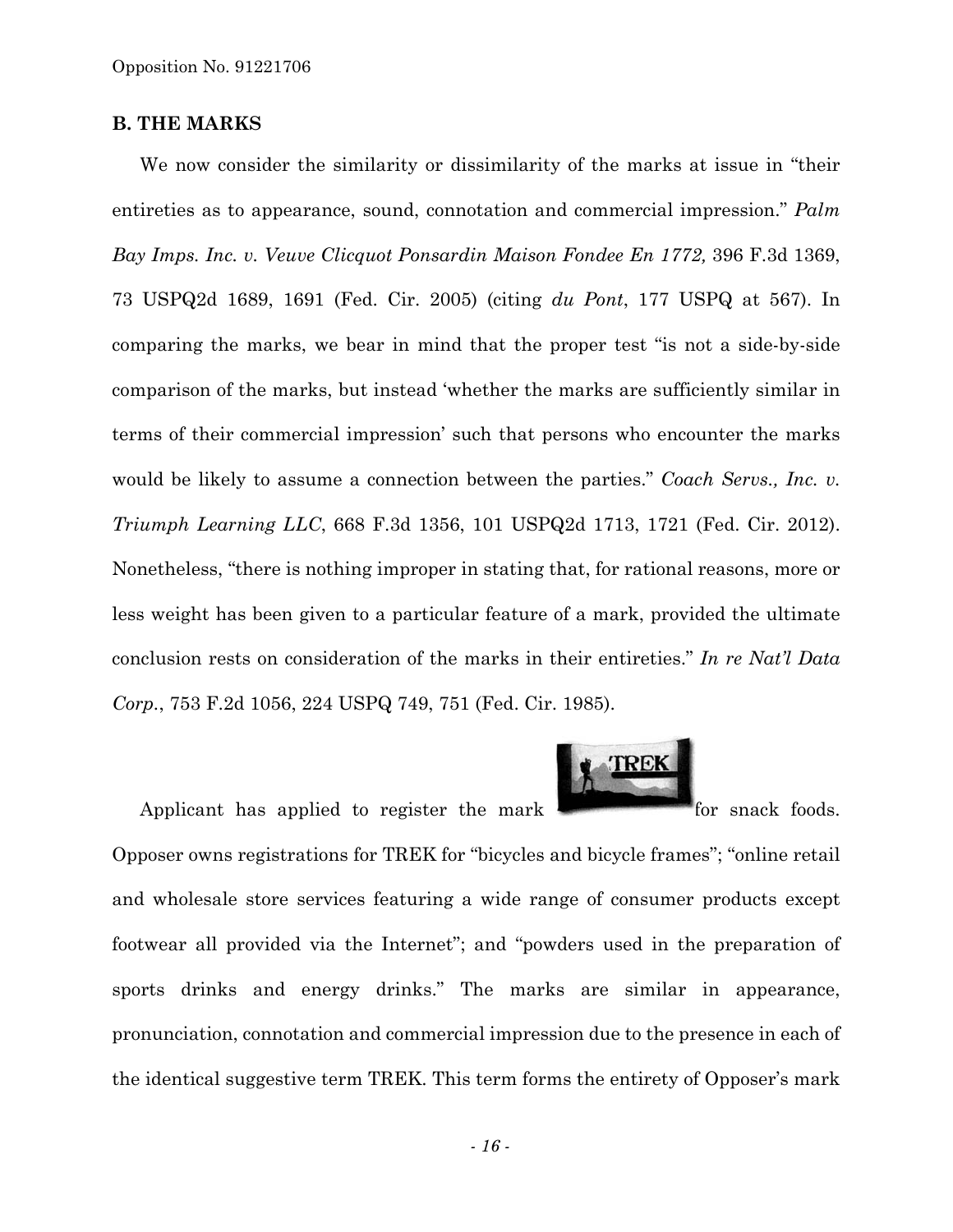and is the dominant portion of Applicant's mark, as it is the largest literal element (the "J.C.'s" portion being practically illegible). And while Applicant's mark consists of an illustration of the packaging for the product and includes a design element of a hiker pausing before a mountain range, purchasers will remember and refer to the goods as TREK snack bars. *See In re Viterra Inc.*, 671 F.3d 1358, 1362, 101 USPQ2d 1905, 1908 (Fed. Cir. 2012) ("In the case of a composite mark containing both words and a design, 'the verbal portion of the mark is the one most likely to indicate the origin of the goods to which it is affixed.'") (citing *CBS Inc. v. Morrow*, 708 F.2d 1579, 1581-82, 218 USPQ 198, 200 (Fed. Cir 1983)); *see also Joel Gott Wines, LLC v. Rehoboth Von Gott, Inc.*, 107 USPQ2d 1424, 1431 (TTAB 2013) ("words are normally given greater weight because they would be used by consumers to request the products"); *In re Appetito Provisions Co*., 3 USPQ2d 1553 (TTAB 1987). Furthermore, the design of an individual with a backpack hiking, or trekking, on uneven terrain with mountains in the background draws further attention to the word TREK as it appears in Applicant's mark.

"Marks have frequently been found to be similar where one mark incorporates the entirety of another mark, as is the case here." *Tivo Brands LLC v. Tivoli, LLC,* 129 USPQ2d 1097, 1115 (TTAB 2018); *see also Stone Lion Capital Partners, L.P. v. Lion Capital LLP,* 746 F.3d 1317, 1322 110 USPQ2d 1157, 1161 (Fed. Cir. 2014) (affirming Board's finding that the mark STONE LION CAPITAL incorporated the entirety of the registered marks LION CAPITAL and LION, that the noun LION was the dominant part of both parties' marks, and that confusion was likely). Applicant's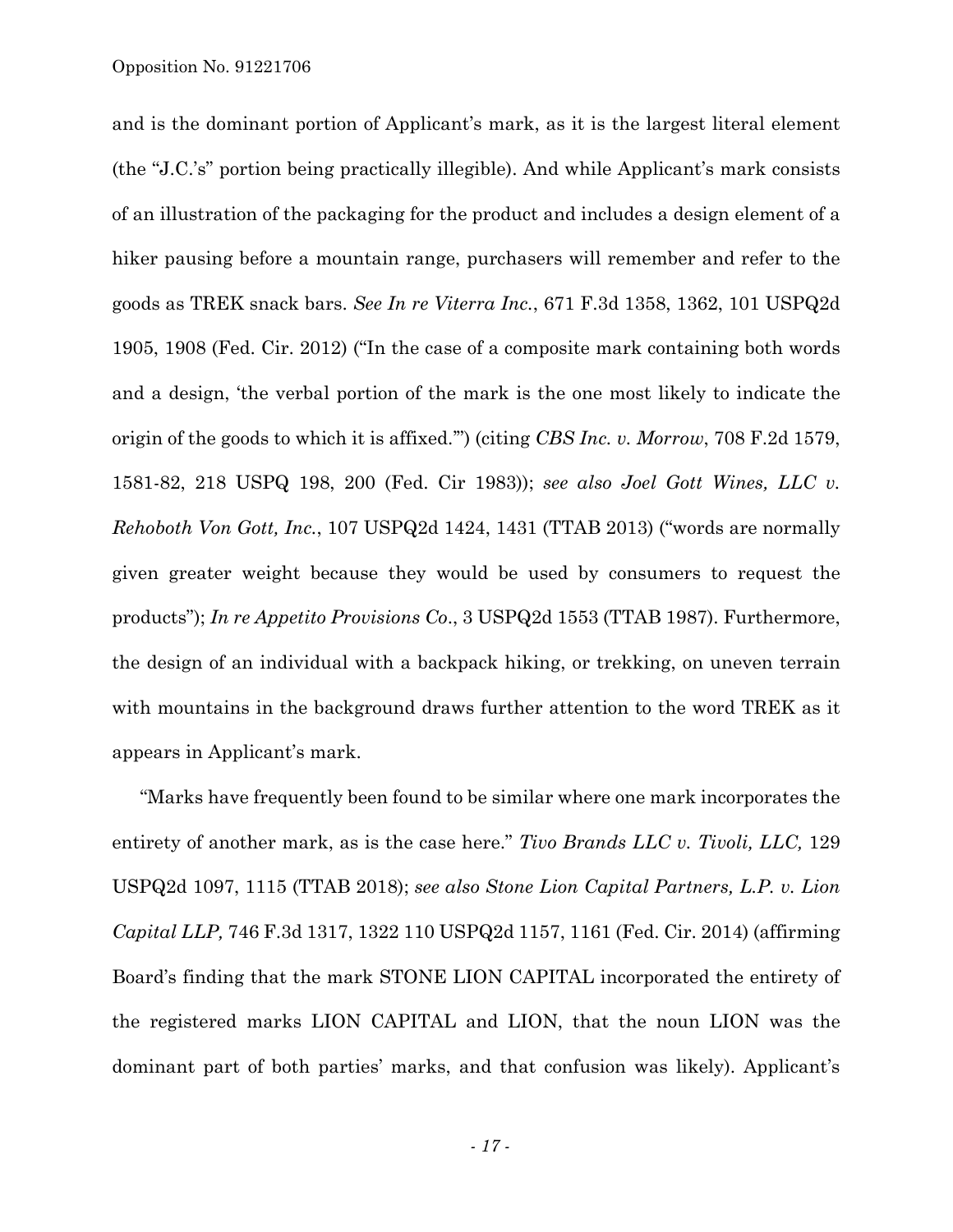

mark is similar to Opposer's TREK mark in appearance, pronunciation and connotation, and overall, the marks create similar commercial impressions.

With respect to Opposer's registered TREK STOP mark, we find that the mark also is dominated by the term "TREK" because it is the first word in the mark, it identifies a vending machine that dispenses, inter alia, TREK bicycle goods for which Opposer is famous. The term "stop" in the mark brings to mind the action of stopping to shop at the vending machine and thus carries a somewhat descriptive connotation. *See, e.g., Cunningham v. Laser Golf Corp.*, 222 F.3d 943, 55 USPQ2d 1842, 1846 (Fed. Cir. 2000) (the 'descriptive component of a mark may be given little weight in reaching a conclusion on the likelihood of confusion.'") (quoting *Nat'l Data*, 224 USPQ at 752). Overall, however, the mark is suggestive as a play on the phrase "truck stop" and because of the presence of the suggestive term "trek."

Because Applicant's mark is similar in appearance, sound, connotation and commercial impression to Opposer's TREK and TREK STOP marks, the first *du Pont*  factor strongly favors a finding of likelihood of confusion.

#### **C. THE GOODS; TRADE CHANNELS; CLASSES OF CONSUMERS**

Where likelihood of confusion is asserted by an opposer, "the issue must be resolved on the basis of not only a comparison of the involved marks, but also on consideration of the goods named in the application and in opposer's registration and, in the absence of specific limitations in the application and registration, on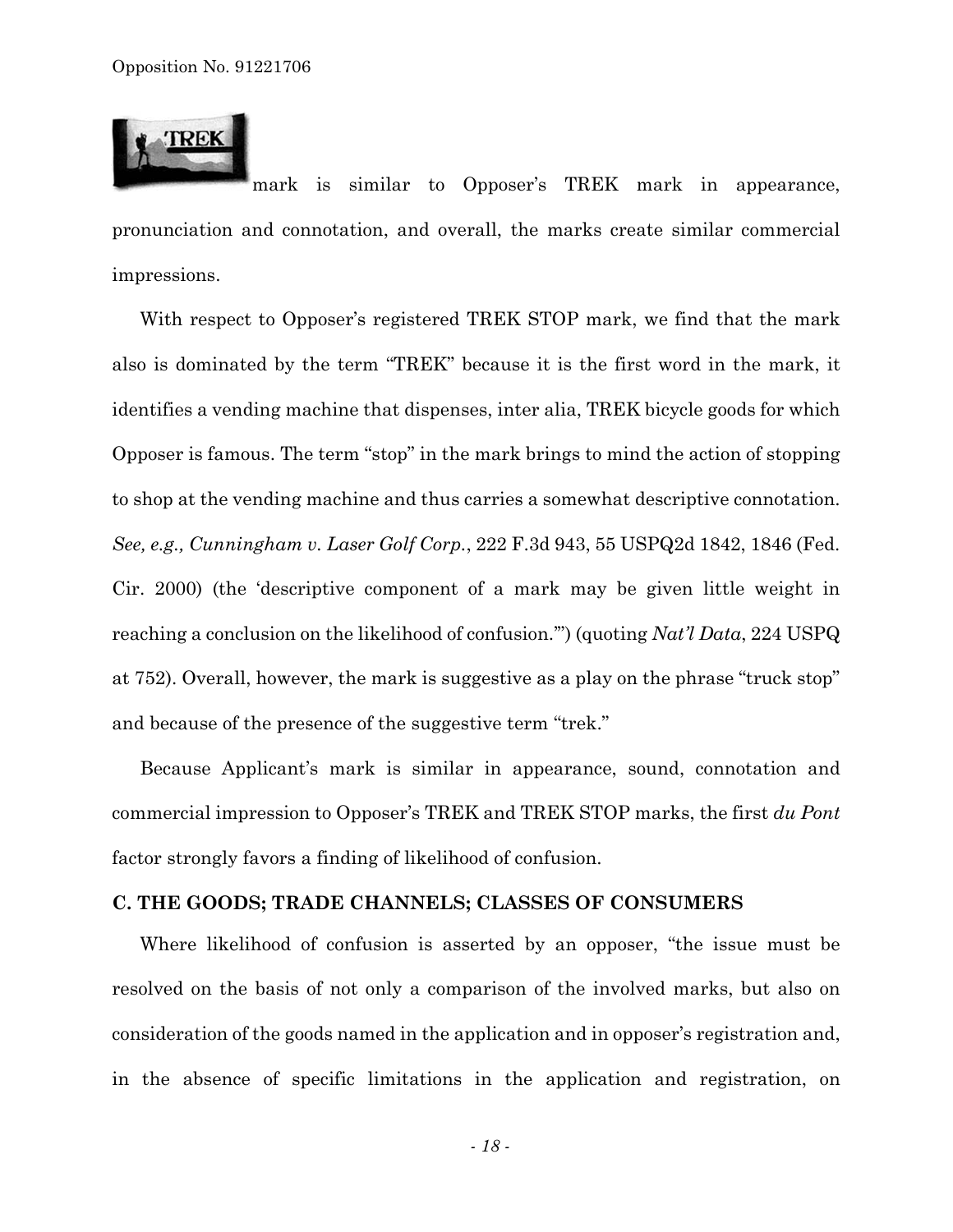consideration of the normal and usual channels of trade and methods of distribution." *CBS Inc. v. Morrow*, 708 F.2d 1579, 218 USPQ 198, 199 (Fed. Cir. 1983) (citing *Squirtco v. Tomy Corp*., 697 F.2d 1038, 1042-43, 216 USPQ 937, 940 (Fed. Cir. 1983)). Here, we determine the relatedness of the goods at issue by comparing Applicant's goods as identified in the application, namely,

> Nut and dried fruit-based snack bars containing fruit, nuts, herbs, spices and natural flavorings; nut and dried fruitbased low carbohydrate snack bars containing fruit, nuts, herbs, spices and natural flavorings; snack foods, namely, processed and flavor infused raisons" and "grain-based snack bars containing dried fruit, natural flavorings and nuts; cereal products, namely, snack bars; low carbohydrate grain-based snack bars containing dried fruit, natural flavorings and nuts,

and those goods and services of Opposer for which it has proven priority or for which it owns registrations. *See In re Elbaum,* 211 USPQ 639 (TTAB 1981) (determining relatedness of goods as they are recited in Applicant's application). The respective goods need not be identical or even competitive in order to find that they are related for purposes of our likelihood of confusion analysis but need only be "related in some manner and/or if the circumstances surrounding their marketing [be] such that they could give rise to the mistaken belief that the goods emanate from the same source." *Coach Servs*., 101 USPQ2d at 1722; *see also In re Martin's Famous Pastry Shoppe, Inc.*, 748 F.2d 1565, 223 USPQ 1289, 1290 (Fed. Cir. 1984). The issue, of course, is not whether purchasers would confuse the goods or services, but rather whether there is a likelihood of confusion as to their source. *Recot Inc. v. M.C. Becton,* 214 F.3d 1322, 54 USPQ2d 1894, 1898 (Fed. Cir. 2000); *In re I-Coat Co.,* 126 USPQ2d 1730, 1737 (TTAB 2018).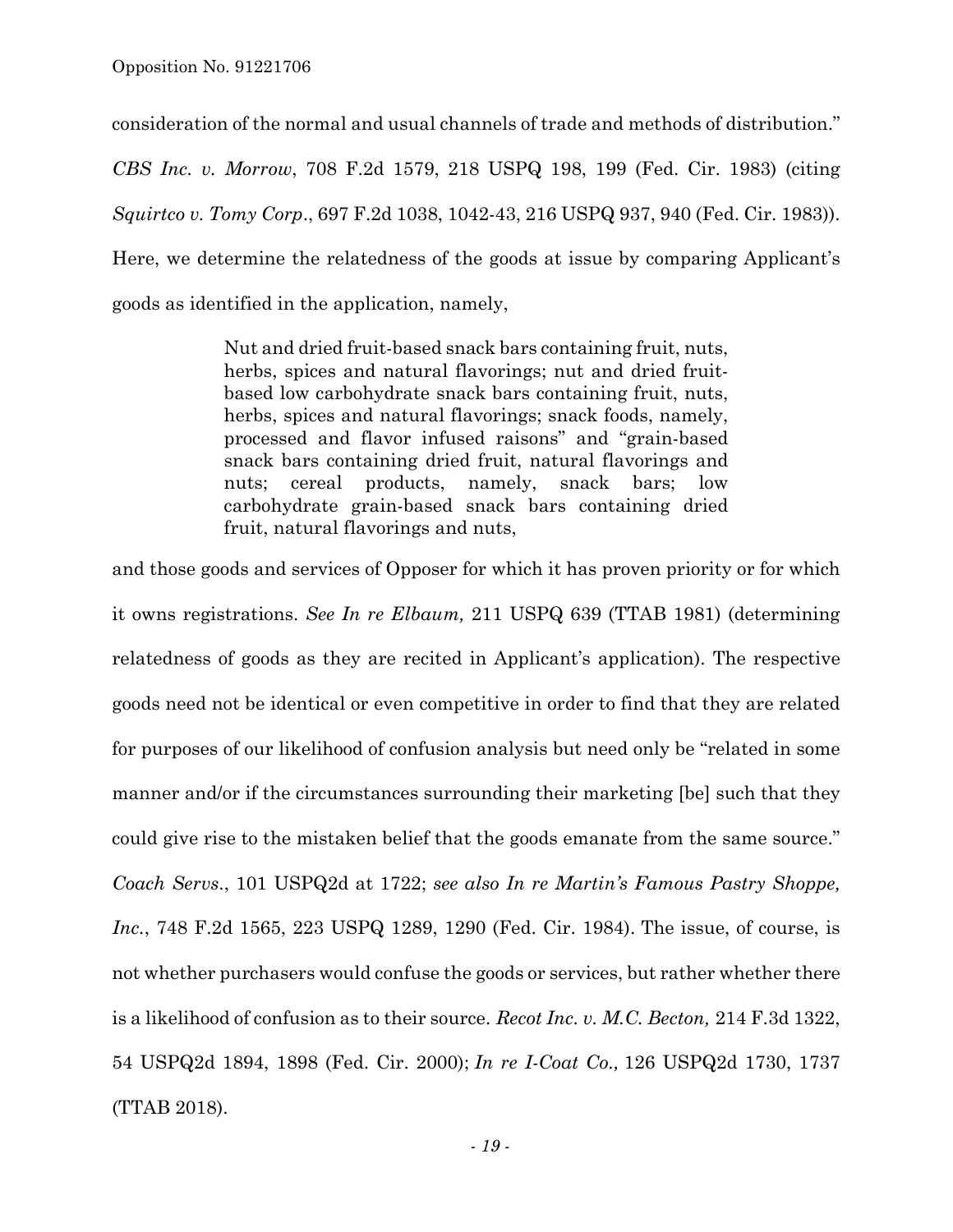As noted above, we focus on the following registrations, and accordingly, their

goods and services:

Registration No. 1168276 for TREK for "bicycles and bicycle frames";

Registration No. 3397739 for TREK BICYCLE STORE ("Bicycle Store" disclaimed) for "retail stores featuring bicycles";

Registration No. 3516346 for TREK for "online retail and wholesale store services featuring a wide range of consumer products except footwear all provided via the Internet";

Registration No. 3576106 for TREK STOP for "retail vending services in the field of automated vending machines that dispenses bicycle parts, bicycle accessories, energy bars, beverages and gels"; and

Registration No. 3709688 for TREK for "powders used in the preparation of sports drinks and energy drinks."

Opposer argues that the respective goods and services are related, for several reasons. First, Opposer argues that it sells non TREK-branded food to its dealers and end consumers in packaging that contains the TREK mark.40 Second, Opposer relies on its registrations, for "retail vending services in the field of automated vending machines" that dispense "energy bars, beverages and gels" (Reg. No. 3576106) and "on-line retail and wholesale services featuring a wide range of consumer products" (Reg. No. 3516346), to underscore the relationship between its distribution services and Applicant's snack foods. Opposer also relies on its registration for "powders used in the preparation of sports drinks and energy drinks" (Reg. No. 3709688) as

1

<sup>40 64</sup> TTABVUE 6.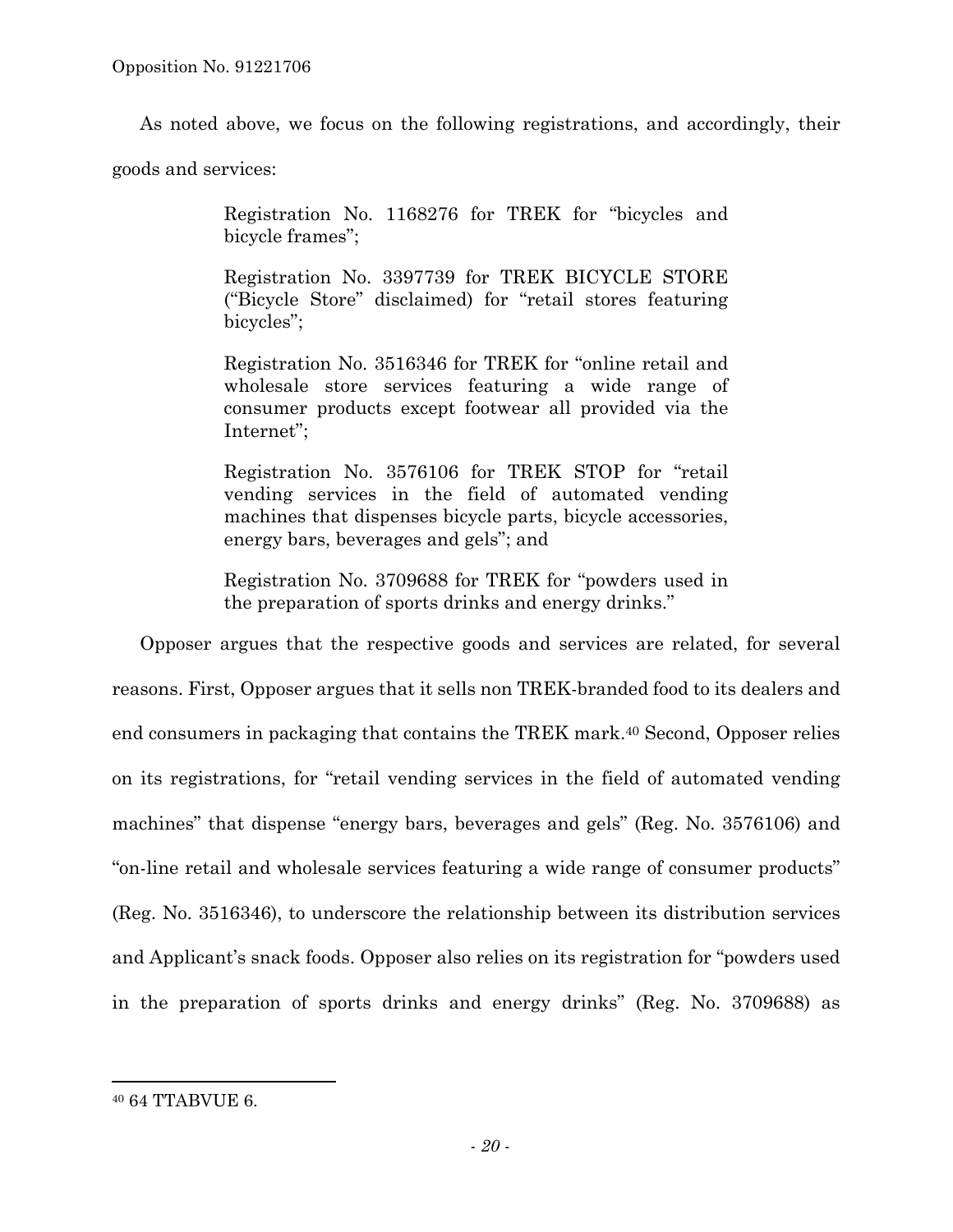supporting its claim that the goods are related. Finally, Opposer contends that the fame of its TREK mark for bicycles and related goods extends an umbrella of protection to Opposer's use of the mark in connection with food and beverages.

Applicant argues that the parties' goods are significantly different and that its goods are not within Opposer's "realm of expansion."41 Under this doctrine, a senior user that cannot prove actual sales penetration into the junior user's product area, and cannot prove that the reputation of its mark extends into that area, may still make a claim that the junior user is using its mark on goods that fall within the senior user's "zone (or "realm") of natural expansion." In USPTO proceedings, the issue is not whether an intervening user should be enjoined, but whether a party can claim priority because "customers are likely to link a mark in its expansion market with the original, senior usage." McCarthy, J. Thomas, MCCARTHY ON TRADEMARKS AND UNFAIR COMPETITION § 24:21 (5th ed.). Regardless of the basis for the doctrine, Opposer contends that it is inapplicable because Applicant's goods are sold "**within** the realm of the bicycle industry."42 (emphasis in original).

In support of its assertion that Applicant's goods may be considered as being sold "within the realm of the bicycle industry," Opposer submitted several pages from

<sup>41 61</sup> TTABVUE 19.

<sup>42 64</sup> TTABVUE 9.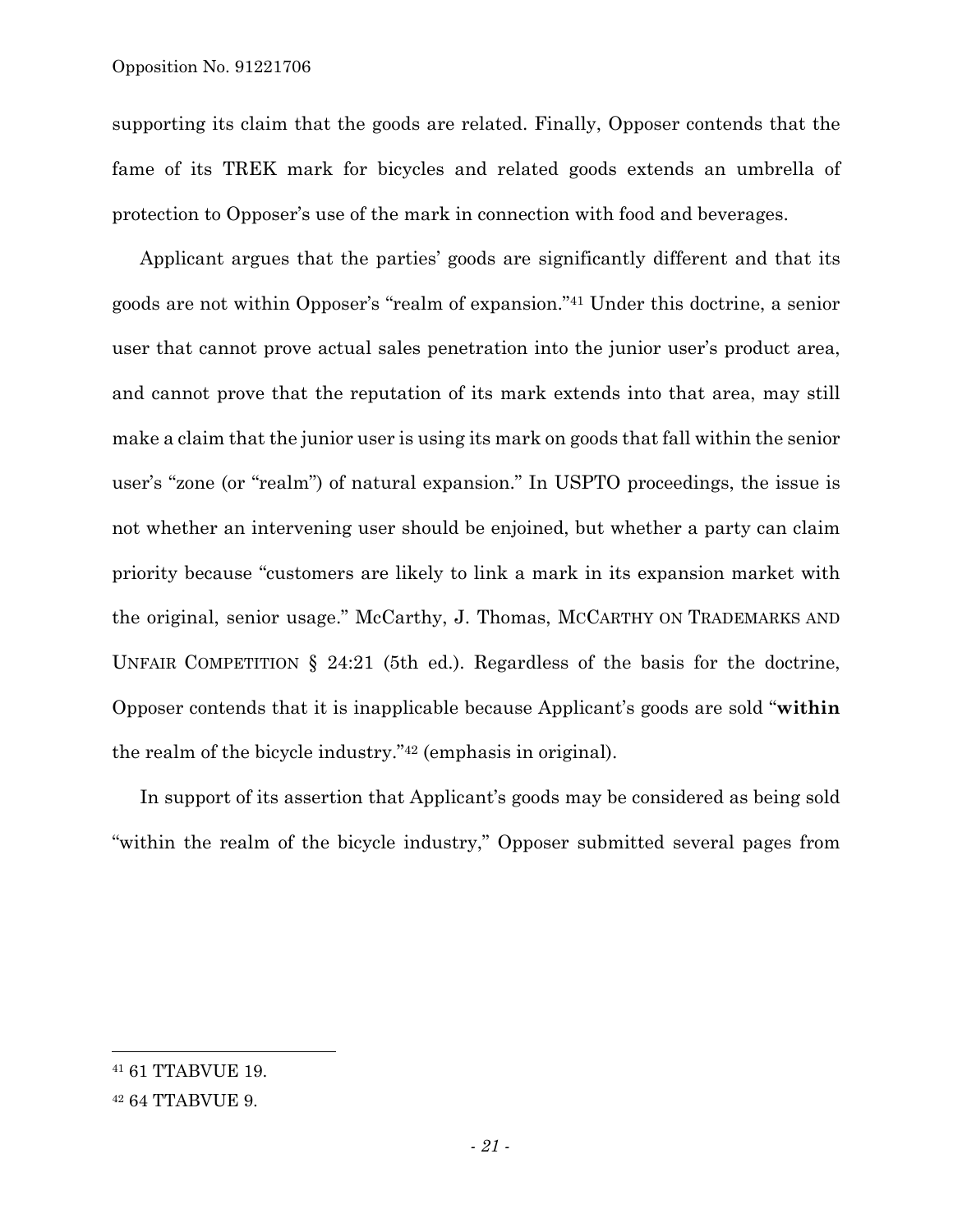Applicant's Facebook page, showing Applicant's TREK bars being sold with a cycling theme,43 such as the following:44



Opposer's witness, Dean Gore, also noted that Applicant's TREK bars were reviewed at bikeradar.com, "one of the more popular cycling news websites in the United States."45 Mr. Gore testified that many retail bike shops sell snack or energy bars,

<sup>43 48</sup> TTABVUE 55, Exhibit 42, *id.* at 232-236. Opposer also submitted several advertisements for Clif Bar energy bars that include pictures of cyclists on mountain or seaside trails. 46 TTABVUE 18, 20, and 21.

<sup>44</sup> At www.facebook.com/eattrek, 41 TTABVUE 21.

<sup>45 48</sup> TTABVUE 23; *Id.* at 155-158, Exhibit 11.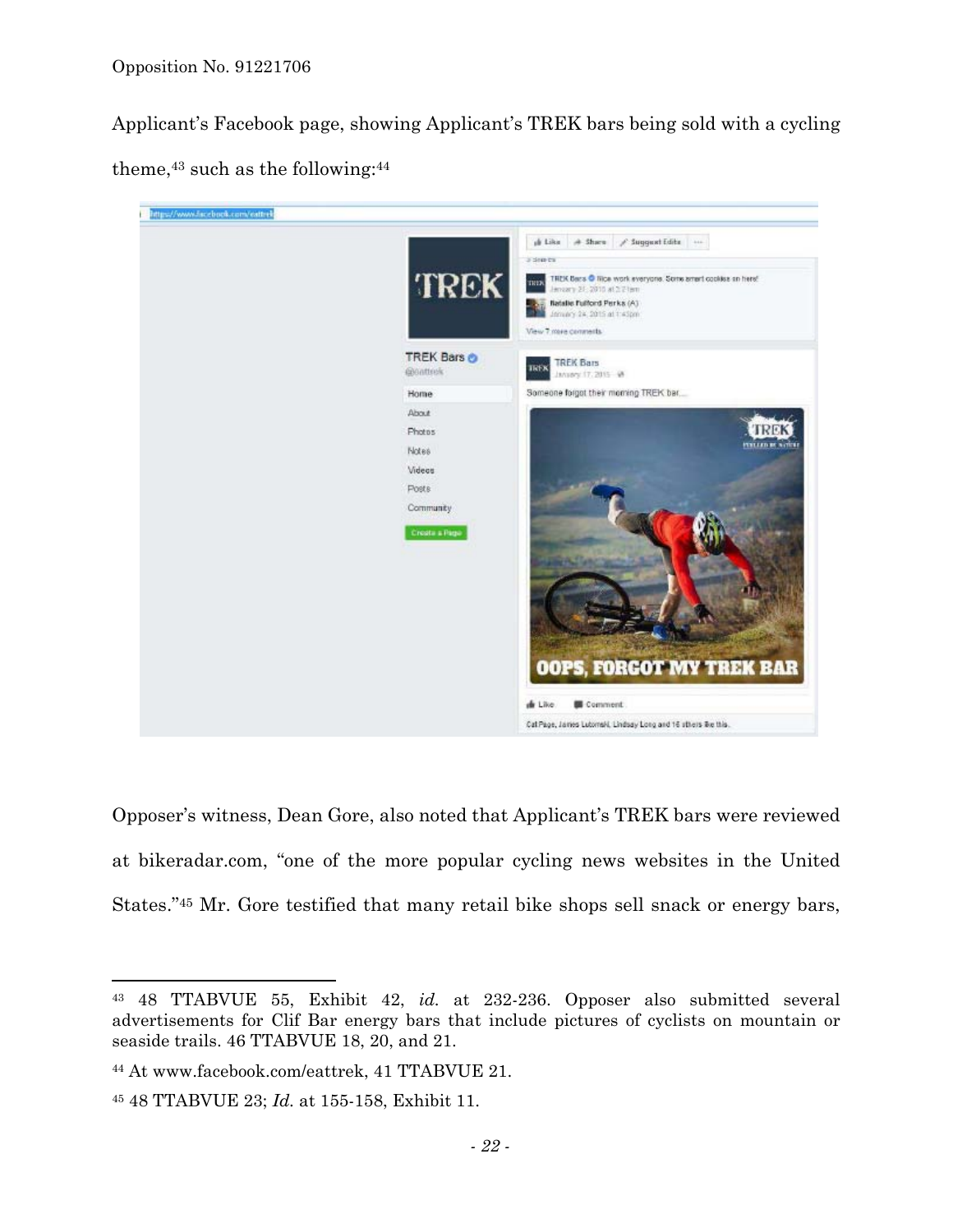#### Opposition No. 91221706

including its own dealers;<sup>46</sup> and that "[p]robably the most common thing [cyclists] carry is energy food."47 Opposer submitted a copy of a webpage from Opposer's trek.com website, where Opposer offers nutritional products for sale:48



Media submitted by Opposer also suggests a connection with snack food and cycling. Results of a "2012 Readers' Choice Results" survey conducted by

1

<sup>46 48</sup> TTABVUE 24 "Q Do Trek dealers sell some of these bars? A Absolutely."; 48 TTABVUE 87 (Clif Bars is "a common energy bar you would find at a bike shop.").

<sup>47 48</sup> TTABVUE 33.

<sup>48 48</sup> TTABVUE 33 ("We're looking at a page that's in Trek.com. It's a page that is the start of our nutrition offerings, nutrition products."); Exhibit 19, *id.* at 181. Opposer did not submit other webpages to show the type of nutritional products it allegedly sells. As for whether Opposer sells Trek-branded snack bars, Opposer proffered inconsistent testimony. On the one hand, Opposer stated that the snack bars it sold to its company-owned stores or independent dealers were not branded TREK in any way, such as in packaging or in advertising materials. Gore confidential testimony at 49 TTABVUE 17 (48 TTABVUE 69). On the other hand, Opposer stated that it shipped snack bars in boxes that "have Trek on it." Brown testimony, 37 TTABVUE 68. The manner in which "Trek" may have appeared on packaging, whether as a mark or trade name in a return address, for example, was not discussed, Opposer did not adduce any packaging evidence for the record, and dates of use were not clarified. We find that under these circumstances, the testimony is insufficient to establish that Opposer's TREK mark appeared on packaging for snack bars, or that any such use predated Applicant's constructive use date.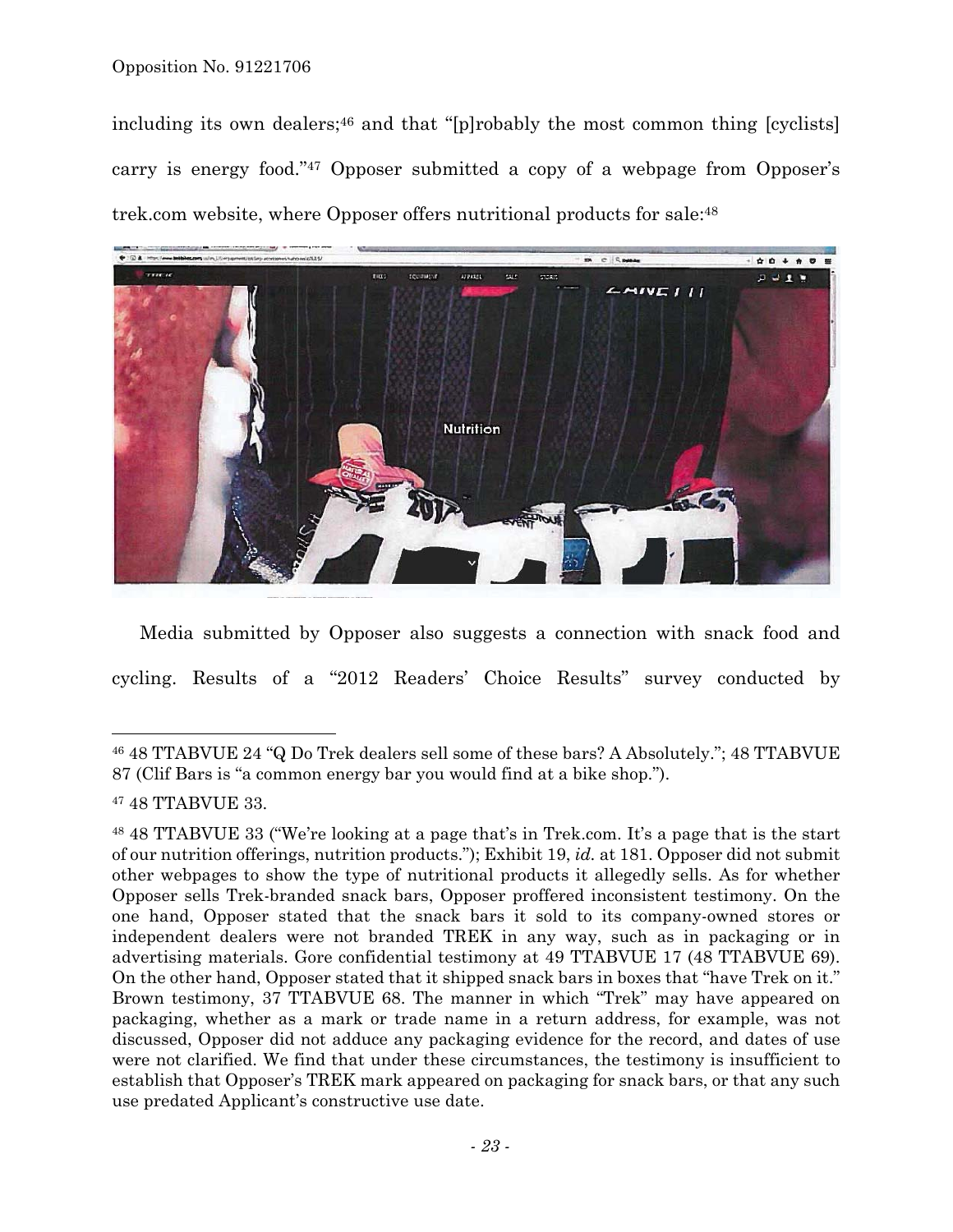bicycling.com listed readers' top three "favorite midride fuels" as "energy bars, energy gels, [and] energy chews."49 In 2017, bicycling.com ran an online article entitled "The Best New Nutrition Products for Cyclists in 2017" with a lead photo of a cyclist holding a snack bar between his teeth.<sup>50</sup> Finally, Opposer has shown limited engagement in co-branding initiatives involving food products, such as breakfast cereal.51

Considering the evidence and testimony of record, however, we agree with Applicant that snack bars do not fall within Opposer's natural realm of expansion. Moreover, although Opposer owns a TREK registration for powdered drinks, and a TREK STOP registration for the distribution of vending machines that dispense snack bars, these goods and services have not been shown to be related to Applicant's snack bars.52 On the other hand, we find the evidence and testimony shows an overlap of trade channels and classes of consumers under buying conditions that strongly favor a finding of likelihood of confusion. First, Opposer's registrations for "online retail and wholesale store services featuring a wide range of consumer products except footwear all provided via the Internet," "retail stores featuring bicycles," and

1

<sup>49 48</sup> TTABVUE 146.

<sup>50 46</sup> TTABVUE 16.

<sup>51 48</sup> TTABVUE 14 and Exhibit 3 ("We're looking at a Wheaties box with Lance Armstrong riding a Trek bicycle on the cover."); 50 TTABVUE 37 (referencing confidential 51 TTABVUE 17).

<sup>52</sup> Regarding Opposer's use and registration of the TREK STOP mark, we do not find the evidence and testimony highly probative of a relationship between snack food and vending machine distribution services. Because the distribution services of the TREK STOP registration include "bicycle parts, bicycle accessories, energy bars, beverages and gels," we have accorded the registration a presumption of validity under Trademark Act Section 7(b).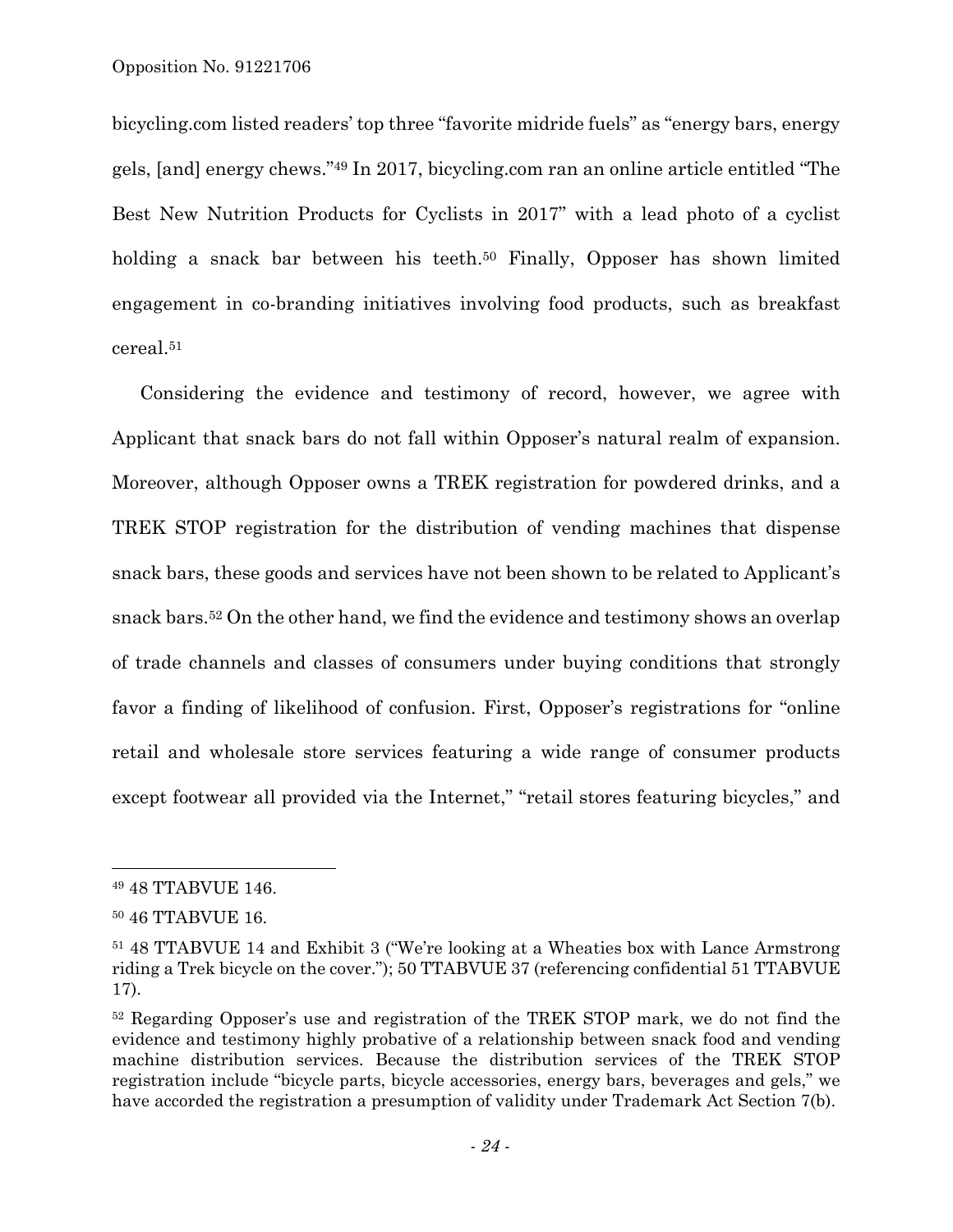"powders used in the preparation of sports drinks and energy drinks" have probative value to the extent that they serve to suggest that a bicycle retail store may sell a wide variety of consumer products over the Internet, sell powdered drinks both online and at retail stores, and distribute snack bars via vending machines. In addition, Opposer has shown that it is common for bike shops in general to sell snack bars and that snack bars are a significant food source for cyclists. Copies of webpages from 15 third-party cycling or sports and fitness-related websites advertise a variety of brands of snack bars, energy drinks, and drink mixes.53 For example:

- Landis Cyclery sells "featured bikes,"54 energy bars, drink mixes and an energy drink, including a "Clif Clif Bar" and "Clif Clif Shot Electrolyte Drink Mix."55
- Black Mountain Bicycles sells "bicycles," "accessories," and energy bars, waffles, and drink mixes, including Hammer Nutrition "Hammer" energy bars;56 while Black Mountain Bicycles does not offer Hammer Nutrition drink mixes, the Bicycle Village website sells several drink mixes from Hammer Nutrition, such as "Hammer Nutrition HEED (High Energy Electrolyte Drink)" mix.57

<sup>53 47</sup> TTABVUE.

<sup>&</sup>lt;sup>54</sup> The bicycle-related goods and services listed above that appear in quotations, such as "featured bikes," indicates a link to bicycle goods on the webpage displaying snack bars or drinks.

<sup>55</sup> At landiscyclery.com, 47 TTABVUE 9-10, Exhibit A.

<sup>56</sup> At blackmountainbicycles.com, 47 TTABVUE 13-15, Exhibit C.

<sup>&</sup>lt;sup>57</sup> Bicycle Village also sells energy bars, Honey Stinger waffles, and Skratch Labs cookie mix. 47 TTABVUE 19-20.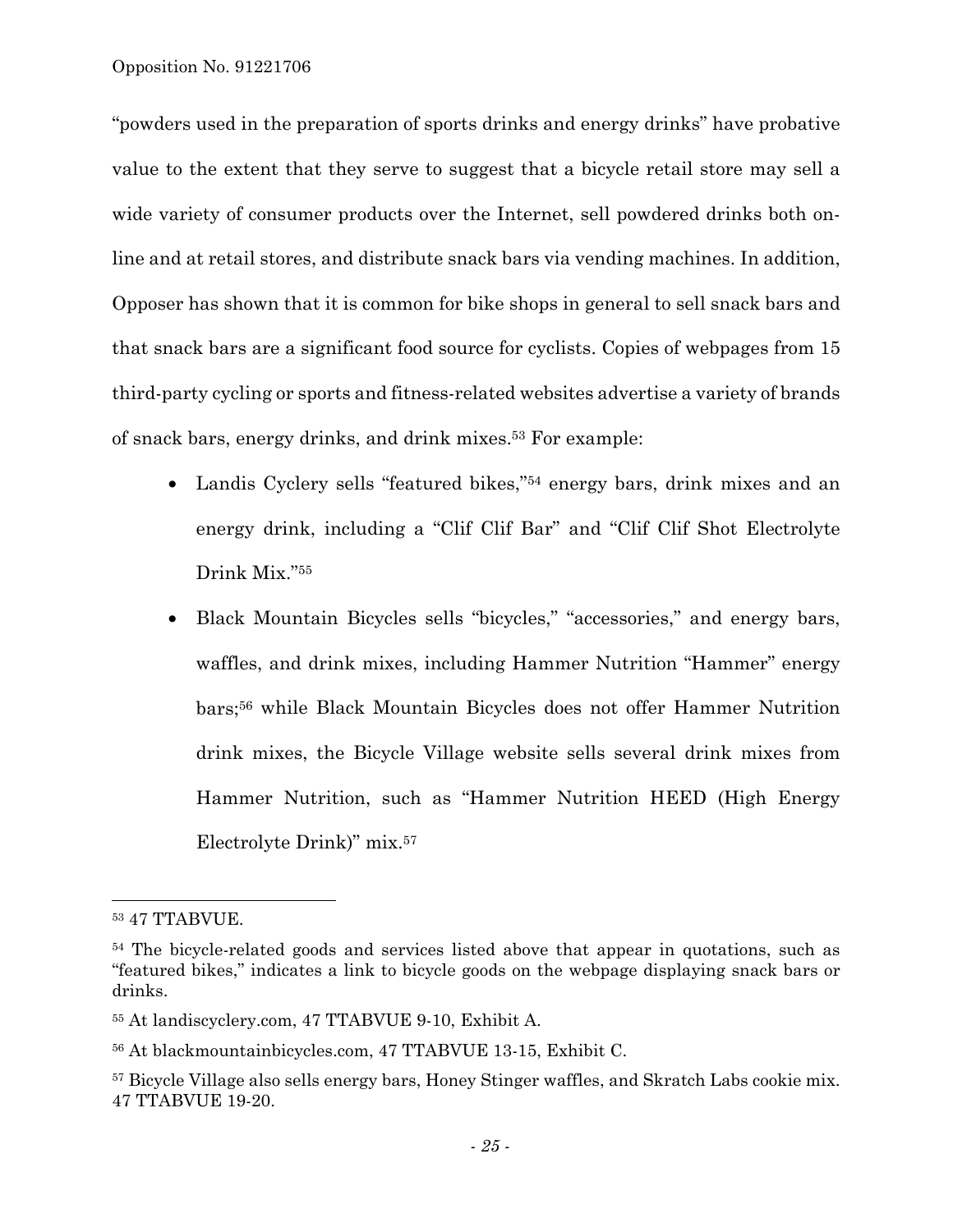• Cycle World sells "bikes" and energy bars, waffles, liquid drinks and drink mixes, including a "PowerBar Performance Energy Bar" and "PowerBar New! Ironman Perform™-Mixed Berry (Single Serve)" drink on webpages displaying photographs of its storefront and interior and the goods:<sup>58</sup>



<sup>58</sup> At cycleworldmiami.com, 47 TTABVUE 23-25, Exhibit G.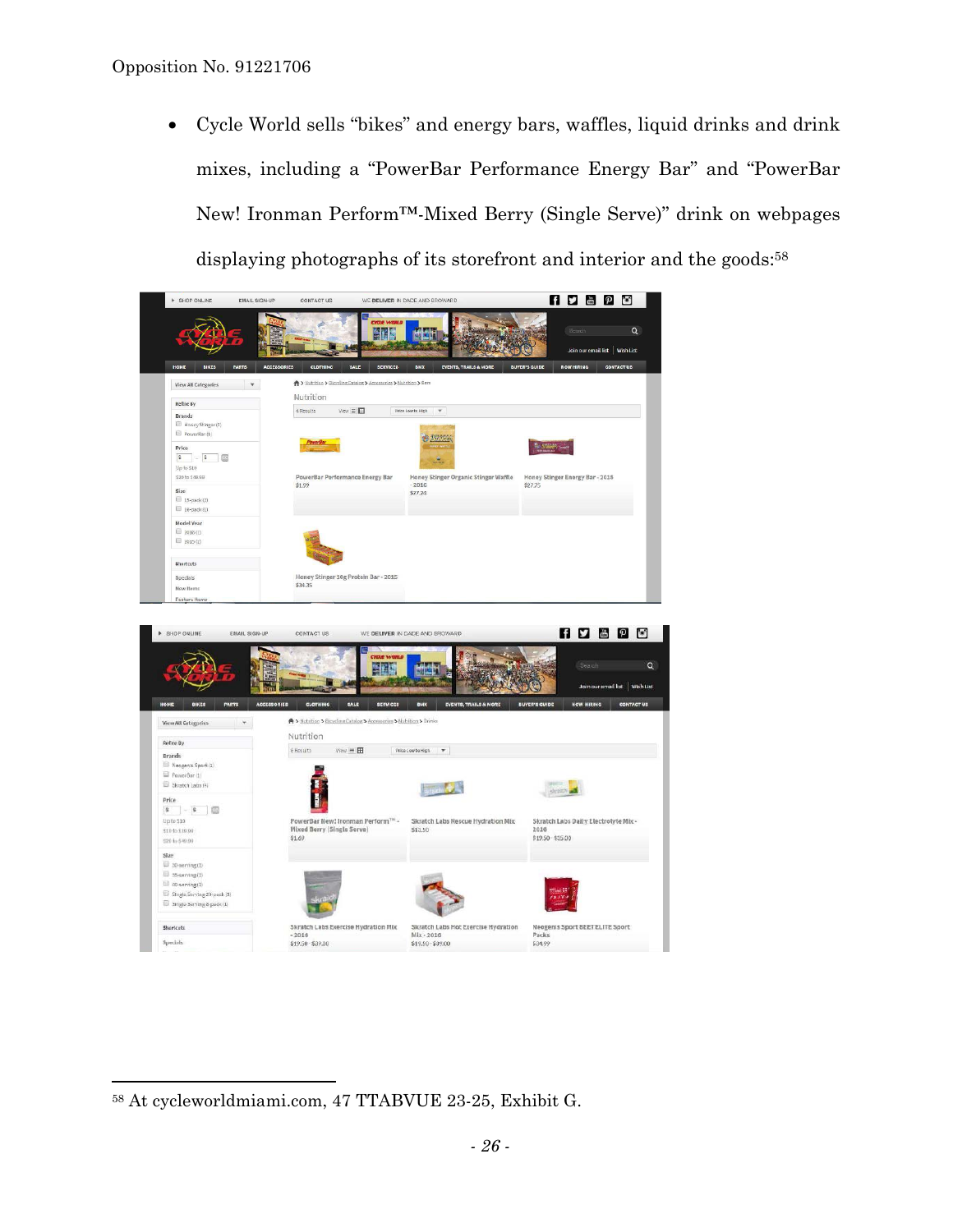• Bicycles East also displays a photo of its interior on the pages advertising energy bars and drinks:59

|                                                                                             | Joln car emailing                                                         | <b>Your Ride Storts Here!</b><br>351 New London Toke<br>Olastenbury, CT 86545<br>RG-599-0114<br><b>My Assourt</b> | Bicycles<br>East<br>Seerch                                                                                                                                                     |                                                                                                                                                                                                                                                                                                                                           | Joln que amaissant<br><b>Mitch List</b>                                | Objetenbury CT 55541<br>100405-003<br>Open a Dolo o Wook<br>M. T.W. P. 10-8 Th: 10-6<br>Set to-5 (Sun: Closed)<br><b>Cart</b><br>My Account                                                            |
|---------------------------------------------------------------------------------------------|---------------------------------------------------------------------------|-------------------------------------------------------------------------------------------------------------------|--------------------------------------------------------------------------------------------------------------------------------------------------------------------------------|-------------------------------------------------------------------------------------------------------------------------------------------------------------------------------------------------------------------------------------------------------------------------------------------------------------------------------------------|------------------------------------------------------------------------|--------------------------------------------------------------------------------------------------------------------------------------------------------------------------------------------------------|
|                                                                                             |                                                                           |                                                                                                                   | Wew fill Categories                                                                                                                                                            |                                                                                                                                                                                                                                                                                                                                           |                                                                        |                                                                                                                                                                                                        |
| Bars                                                                                        |                                                                           |                                                                                                                   | teling by                                                                                                                                                                      | LK Has Mc<br>Van II EL<br>Commertedom W                                                                                                                                                                                                                                                                                                   |                                                                        |                                                                                                                                                                                                        |
| Verile Fil<br><b>LERALING</b>                                                               | Cartonardectors W                                                         |                                                                                                                   | U is seen.<br>ill in Wenthelians-Kaustry scallable in<br>16.cineco del                                                                                                         |                                                                                                                                                                                                                                                                                                                                           |                                                                        |                                                                                                                                                                                                        |
| <b>SATURA</b><br>2.<br>Honey Stinger Organic<br><b>Stinger Waffle</b><br>51.39 - 527.24<br> | <b>Honey Stinger Organic</b><br><b>Stinger Waffle</b><br>51.39-522.99<br> | Clif Clif Bar<br>\$179-\$25.00                                                                                    | Brande<br>III circui<br>IF BUILD<br>El memmer laubition (7)<br>Di SystemLabs (4)<br>Languer or Daviesus<br>$\mathbb{R}$ <b>*****</b> avenue                                    | 200<br><b>Hammer Nutrition</b><br>Enduralytics Fizz<br>559.40<br>1.1.1.1                                                                                                                                                                                                                                                                  | <b>Hammer Nutrition</b><br>Perpetuem<br>5325-54995                     | <b>Hammer Nutrition</b><br>Recoverite<br>\$3.50 - \$58.99                                                                                                                                              |
| <b>Maries</b><br><b>Side</b><br>Skratch Labs Cookie Mix<br>68.95                            | Honey Stinger 10g Protein<br>Bar<br>\$34.37                               | clif Mojo Bar<br>556.68                                                                                           | $5 - 5$<br>Opto 857<br>310 to 319.99<br>S20 to 043.93<br>CSD to 3124.9E<br>Six<br>IF 12 pock (1)<br>E sterving it<br><sup>12</sup> Skanning (L)<br><sup>El</sup> inserving is: | <b>Hammer Notrition Hammer</b><br>Whey Protein<br>29992                                                                                                                                                                                                                                                                                   | Skratch Labs Hot Exarcise<br><b>Hydration Mix</b><br>\$19.50 - \$39.00 | Skratch Labs Daley<br>Electrolyte Mix<br>\$1950.51500                                                                                                                                                  |
|                                                                                             | <b>G WANNER BAR</b>                                                       |                                                                                                                   | shortcuts.<br>Specials<br><b>Bett Heme</b><br><b>Techure Itorio</b>                                                                                                            | <b>Clif Clif Shot Electrolyte</b>                                                                                                                                                                                                                                                                                                         | <b>Hammer Nutrition</b>                                                | Skratch Labs Exercise<br>Hydration Mix                                                                                                                                                                 |
|                                                                                             | Clif Luna Protein Bar<br>\$14.95                                          | We a Banding Catalog a Accessories a Hudricky a Dark<br><b>Hammer Nutrition Hammer</b><br>Bar<br>\$30.00          | <b>Mash List</b><br>Clif Builder's Bar<br>\$18.75                                                                                                                              | Open 6 Days a Week<br>M. T. W. F: 10-6 Th: 10-6<br>Set 10-5 (Sun: Closed)<br>Cart (6<br>ARDUELS / INDUCTURILLE / REFAR SERVICES / PITTING SERVICES / ARABICACT & COMMUNITY / ENRUS & CLASSES / ENPLOYMENT / RESCURICES /<br>Availability<br>Price<br>124-peck (2)<br>Sprin Car Racios and Accessories<br>Lydeops Trainers and Accassories | Drinks<br>Drink Hix<br>\$19.99                                         | NUUTIS: "DOOD" COMUN / REPAR SENICES / HITINGSENDERS / ARABCACT&COMMUNIY / THERES & CARSES / RESORRES /<br>A > Distring Catalog > Account from > Indetern > Division<br>Perpetuem (12-pack)<br>\$29.00 |

• High Mountain Sports includes a link to "Bike" on its website, and on the same page lists both snack bars and energy gels for sale, including "GU Energy Chews" and "GU Energy Gel":60

 $\overline{a}$ 59 At bicycleseast.com, 47 TTABVUE 21-22, Exhibit F.

<sup>60 47</sup> TTABVUE 37.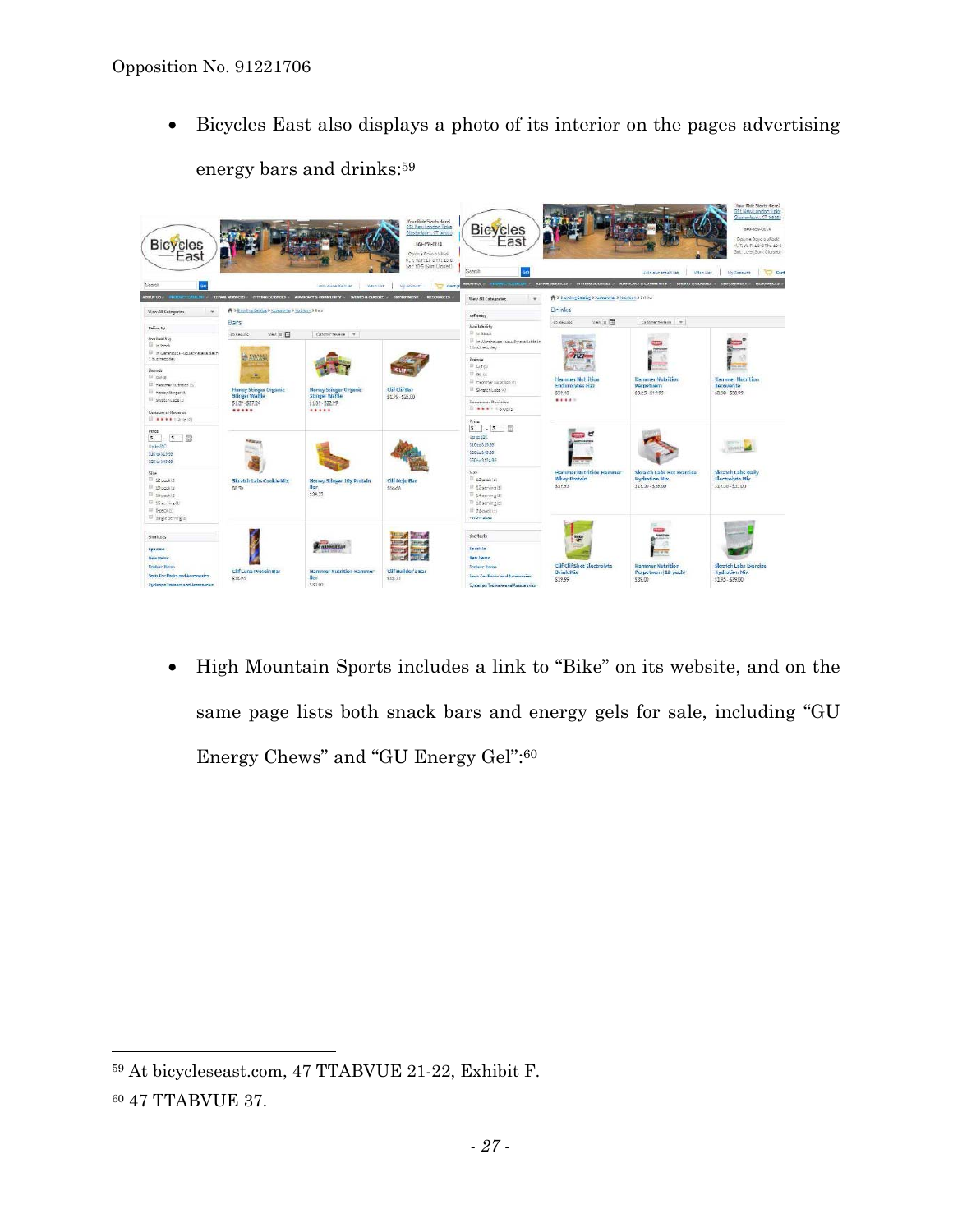#### Opposition No. 91221706



Although we agree with Applicant that common sales by mass retailers are generally insufficient to show relatedness, here there are common trade channels in a niche market (snack food sold in bike shops) and the common sales are directed to a discrete class of purchasers (cycling enthusiasts). We thus find Opposer's limited activities, coupled with its dominance in the bicycle industry, sufficient to make confusion likely, at the least as to a perception of sponsorship or affiliation between the parties were both to use similar marks for their respective goods.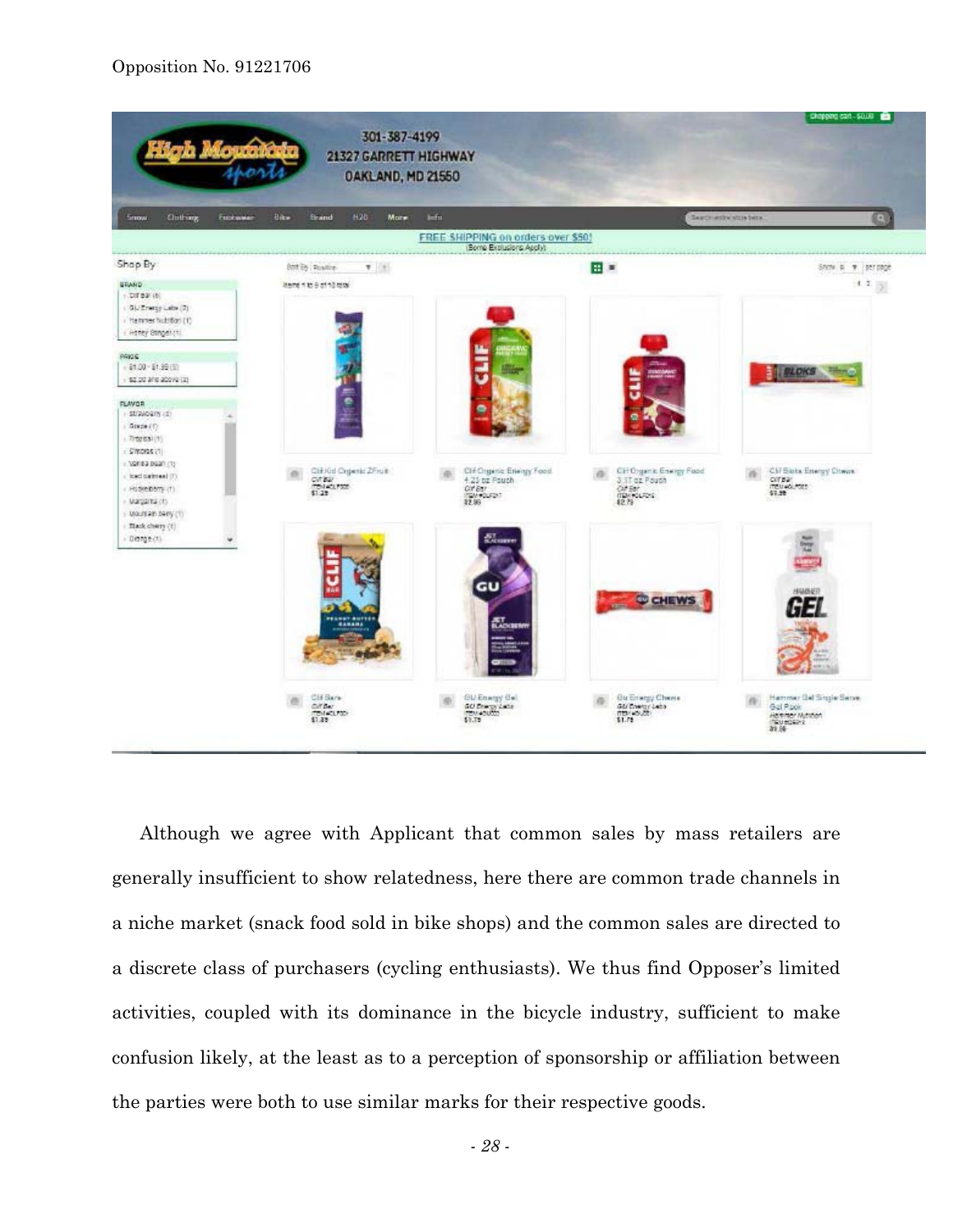Accordingly, while the second *du Pont* factor, the similarity or dissimilarity of the goods, favors a finding of no likelihood of confusion, the third *du Pont* factor, the demonstrated identity in specific channels of trade (bike shops) and classes of consumers (cyclists) for the parties' goods and services is particularly significant and favors finding of likelihood of confusion.

#### **IV.** CONCLUSION

After considering all of the evidence made of record pertaining to the issue of likelihood of confusion, as well as all of the arguments related thereto, including any evidence and arguments not specifically discussed in this opinion, we conclude that



confusion is likely between Applicant's mark for the Class 29 and 30

goods listed in its application, and Opposer's mark TREK for "online retail and wholesale store services featuring a wide range of consumer products except footwear all provided via the Internet" and "powders used in the preparation of sports drinks and energy drinks," given the identity of the channels of trade and classes of consumers in the niche cycling market where Opposer's TREK mark is famous. Despite the lack of strong evidence of the relatedness of the goods and services, the goods and services of the parties being sold under their similar respective marks are likely to be encountered by the same classes of purchasers under similar buying conditions and circumstances surrounding their marketing such that confusion is likely. Hence, if consumers already familiar with Opposer's TREK powder mix for sports and energy drinks, Opposer's TREK retail store services, and Opposer's well